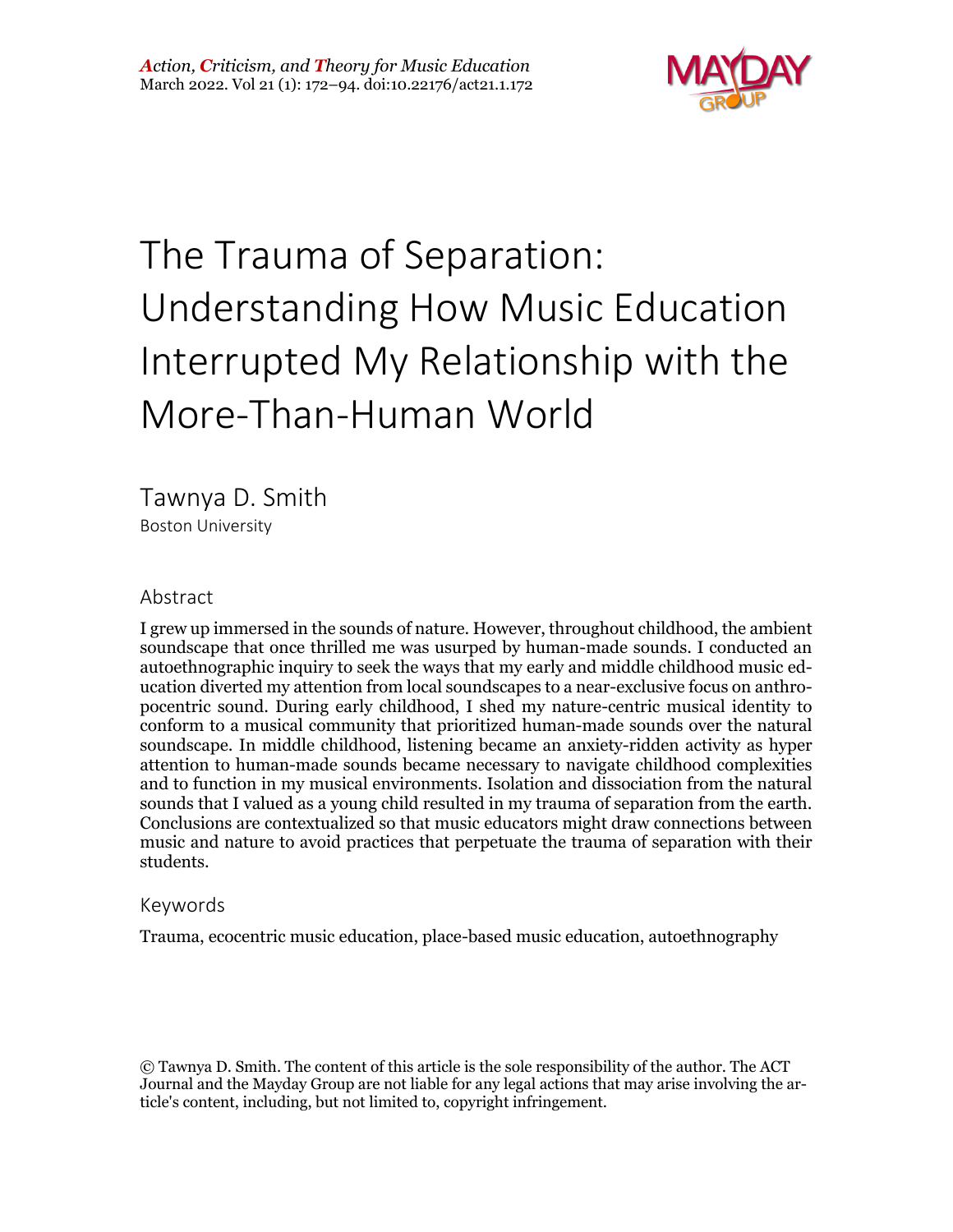believe that I became a musician, and later a music educator, because I grew up in the most exquisite natural space in the woods on my grandfather's farm in rural Ohio. On summer mornings I would awaken to the gradual crescendo of bird song through the open windows of my parents' un-air-conditioned home. Never a morning person—not even as a child—I would lie in bed long after I woke listening to the birds, one chirping loudly in the lower branches of the hickory tree just a few feet from my window, and others echoing through the woods at various softer dynamics, high in the canopy of old-growth oak and ash trees. I could often tell the direction of the wind simply by listening, because the smaller leaves of the ash trees made a lighter, more percussive sound than the larger oak and hickory leaves as the wind blew through them. I

As a result of enculturation and schooling, I mostly stopped listening to the ambient soundscape and obediently focused upon primarily human-made sounds in the form of spoken language, the music of Disney, '70s AM radio hits, the hymns sung at my church, and the songs in the Silver Burdett<sup>1</sup> series used in my general music classes. I was also directed to attend to human signals such as the jarring sound of the school bell that indicated it was time to move through the loud and chaotic hallway to class. As a result of my education, I learned that human-made sounds were more important than the natural soundscape. Furthermore, this redirection of my focus away from more-than-human sounds (such as birdsong or rain) caused me to view myself as being separate from the natural world.

## Context for Inquiry

Ecophilosophers Joanna Macy and Molly Brown (2014) assert that such a sense of separation is the root cause of ecosystem collapse and the climate crisis because most individuals no longer understand themselves to be an interdependent part of the ecosystem, and subsequently, they engage in the domination of nature and the more-than-human world. Given the ecological crises that humans have caused, I argue that it has become critical to reconsider how we as educators enculturate children so that our practices foster and do not sever our students' identities as a part of the ecosystem. It follows, then, that we need to reconsider the ways that music education has inadvertently worked to sever our identity as earth, so that we adapt our curricula and prevent this trauma of separation for future generations.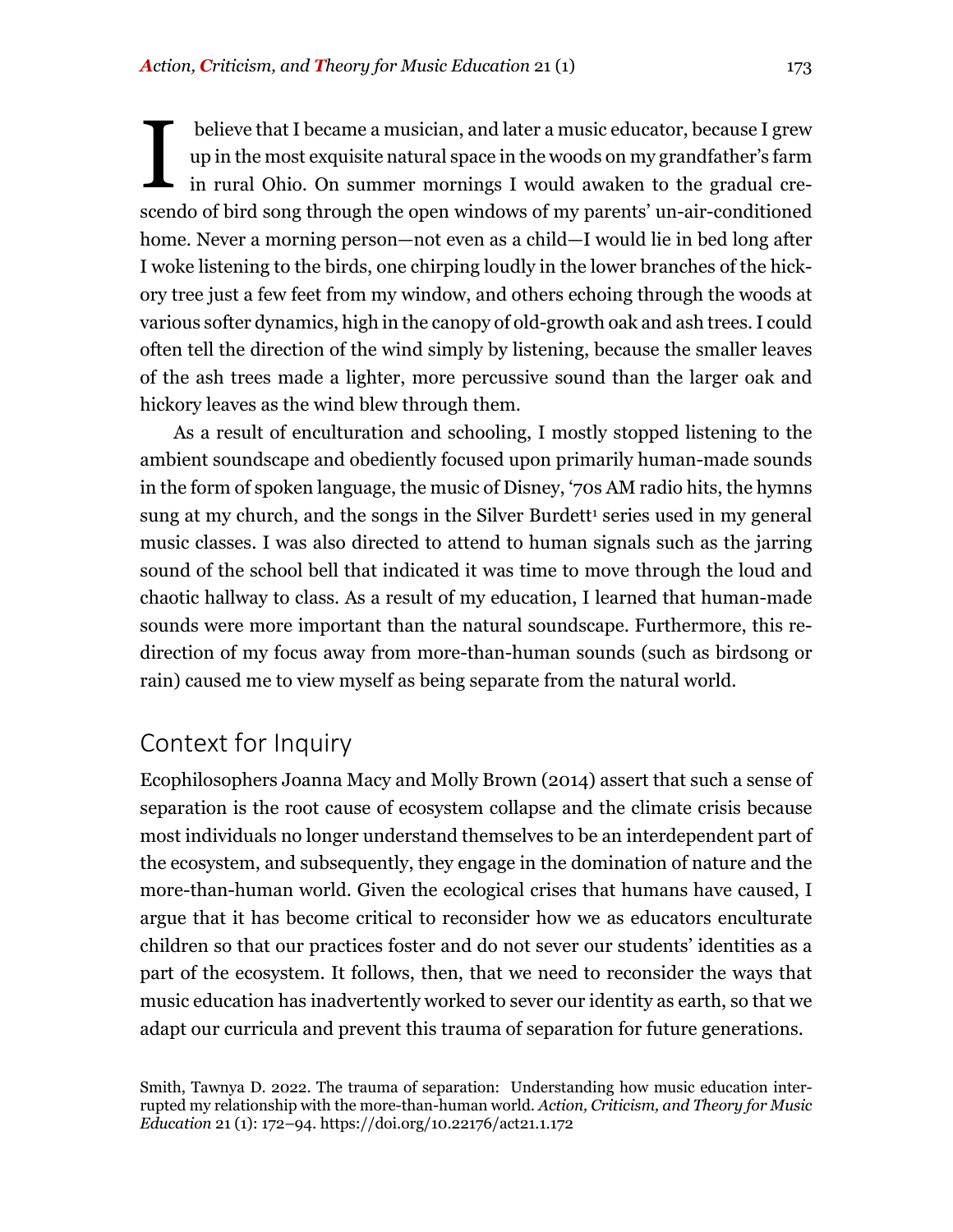In this autoethnographic inquiry (Denzin 2017), I consider my own developmental trajectory to determine the ways that my music education experiences diverted my attention away from local soundscapes and reinforced in me a sense of separation from the earth. Autoethnographic inquiry allows me to contribute to the discussion of the MayDay Group's Action Ideal: Ecological Consciousness. Specifically, this inquiry into my music education history serves as a form of "critical reflection on the ecological impact of former … musical and cultural practices" (MayDay Group 2021) at the level of my individual perceptions, identity, and relationships with the land (Bates 2013, 2018; Shevock 2015, 2018), the web of life (Carson 1956), and the cosmos (Tucker and Swimme 2013). Autoethnography is concerned with the particular—in this case, the place and the circumstances of my childhood. This form of inquiry aligns with an Indigenous perspective where the "nature of the universe demands that each and every entity in it seek and sustain personal relationships" (Deloria Jr. and Wildcat 2001). In other words, examining the relationships my caregivers encouraged me to maintain or not to maintain illuminates instances of the trauma of separation—or instances where I lost relations with the web of life and cosmos. Although my ancestry is mostly European, through this work I honor the erased heritage of Indigenous Europeans who traditionally and currently maintain personal relations with the earth and cosmos. I engage in this work for the purpose of identifying instances where I, and those who comprise the field of music education, might heal relations, not to appropriate or claim an Indigenous perspective personally or professionally.

# Nature of the Human Soul Framework

To interpret reflections and artifacts from my childhood, I apply Plotkin's (2008) *Nature and the Human Soul* framework, which offers a more inclusive and critical perspective than most developmental frameworks. For example, Plotkin views healthy human maturation as essentially intertwined and in concert with nature, which makes it uniquely relevant to this study. Additionally, Plotkin suggests that human maturation seen apart from our relationship with the wilds is harmful and, like Macy and Brown (2014), asserts that the resulting trauma of separation fuels the flawed patterns of thought that bring about the ecocide, in which we are all now implicated by our participation in modern society. By applying his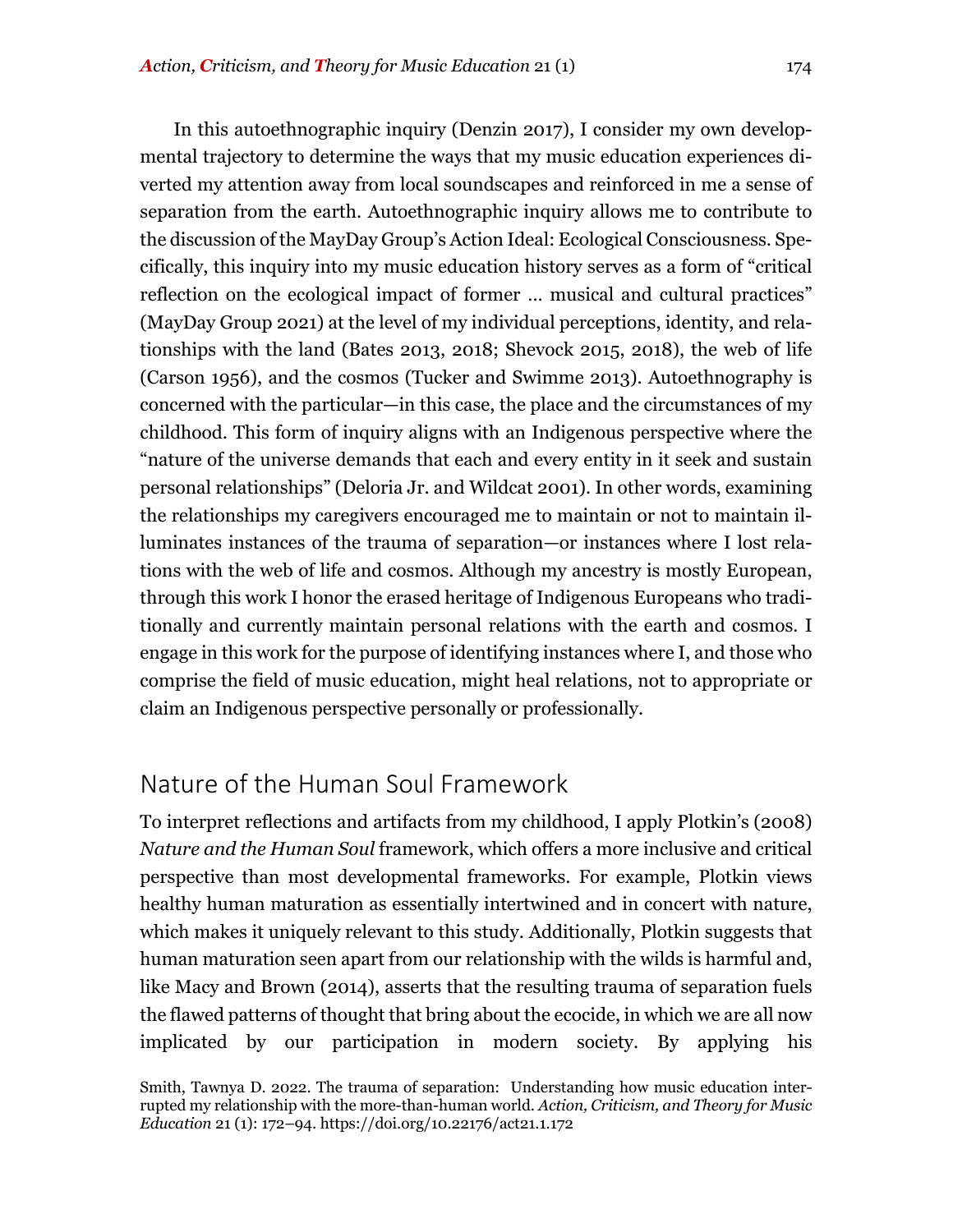conceptualizations of healthy maturation, which he suggests can foster ever-deepening bonds and relational understandings with/as the earth, I contrast such ideas with my own history to discern which experiences during my musical growth supported healthy maturation and which led to my sense of separation from the earth. In this article, I focus upon the first two of Plotkin's eight stages (See Figure 1) that correspond with early and middle childhood, as that period of maturation is highly structured by caregivers and teachers and is, therefore, the most relevant for music educators to scrutinize, given that the patterns established during this time can have a strong influence that carries through adolescence and adulthood.

Figure 1. The Eight Soulcentric/Ecocentric Stages of Human Development (Plotkin 2008, 61)



The Eight Soulcentric/ Ecocentric Stages of Human Development From Nature and the Human Soul © Bill Plotkin (New World Library, 2008) soulcraft@animas.org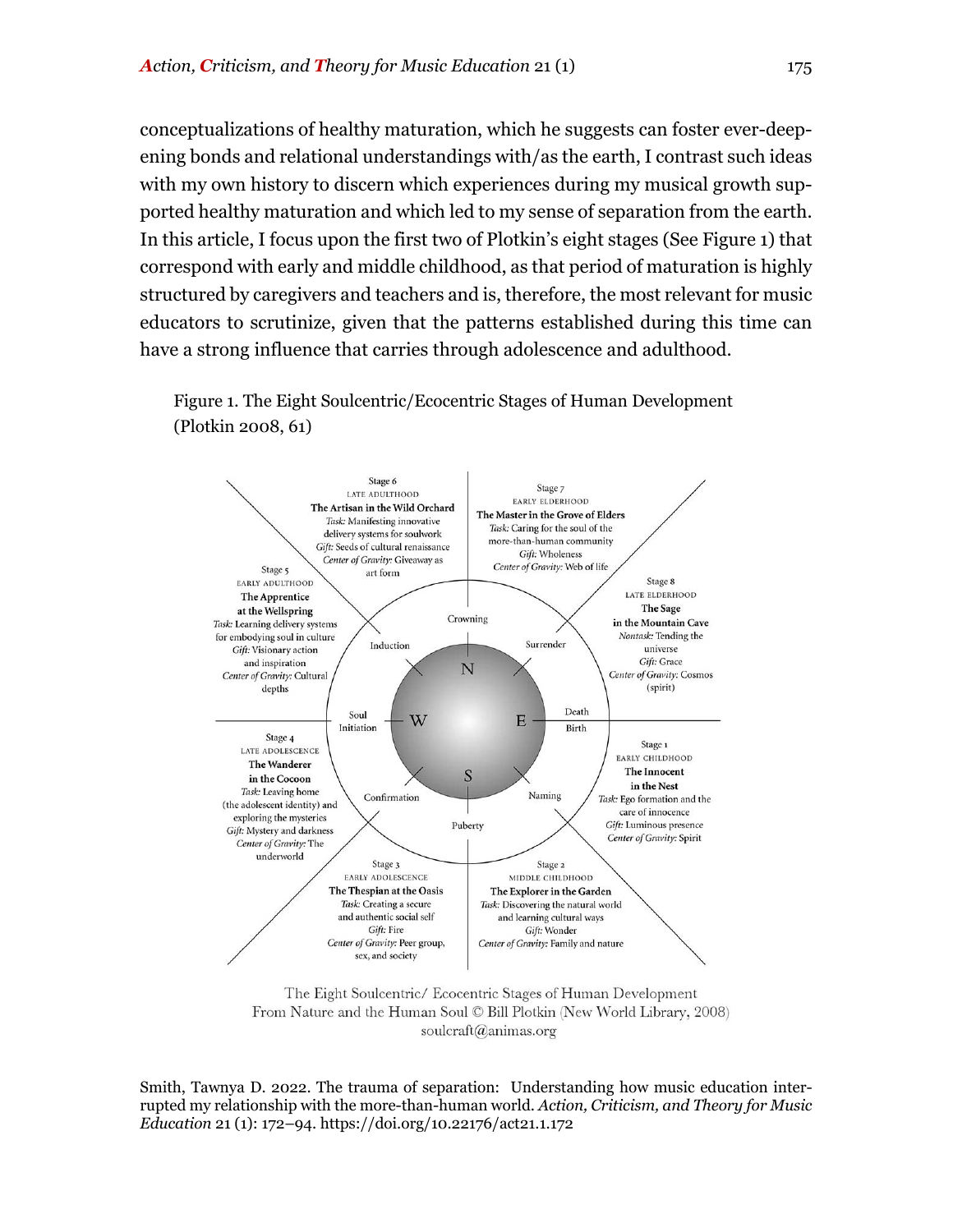## Self-as-Earth

It is important to clarify what I mean by a human identity in which the self identifies *as earth*. Such a conception of self stands in sharp contrast with Western conceptions of the self, considered as an individual entity that lives in relation to other humans and the more-than-human world. There are many Indigenous cultures that organize identity as an extension of the earth; the self is seen as a part of the whole or as occupying a niche in the overall ecosystem or web of life (Deloria Jr. and Wildcat 2001). Such *eco*centric conceptions also go beyond some Eastern conceptions of the self that are collectivist but still largely anthropocentric.2

In music education, Shevock (2015, 2018) points toward music making that would guide learners towards a less anthropocentric self when he advocates for a place-based type of music making that is "rooted in soil" or in the local landscape unique to a particular community. Similarly, Bates (2013) argues that our society needs to come back "down-to-earth" by "caring for the ground we live on, re-discovering a sense of place, and reclaiming and cultivating sustainable and sustaining values, dispositions, and behaviors" (77). Bates (2018) further argues for a music education shaped around the needs of the community, especially in rural localities where individuals may have more awareness of the land.

Although Shevock and Bates argue for the establishment of a less anthropocentric music education that builds relations with the community and bioregion, and Shevock (2018) briefly mentions that ecocentric perspectives are missing in music education (71), ecocentrism is not established as the framework nor used consistently throughout the text. Bates (2013) resists egocentric music education activities when he points out how competition is problematic. His focus on care for the land, a focus upon beauty including the beauty of nature, and a more robust and relational notion of community, point us away from egocentrism, yet many of the ideas are largely anthropocentric. Similarly, the MayDay Group Action Ideals continue to define music making as a strictly human pursuit.

Adopting a more holistic view might build upon the community and landbased relations that Shevock and Bates suggest, but in ways that challenge the value hierarchies (Plumwood 2002) reproduced, particularly by those who "own" land. Many people treat Mother Earth "like dirt," as she is possessed, bought and sold, and literally bound, subjugated, and treated as a slave to humans rather than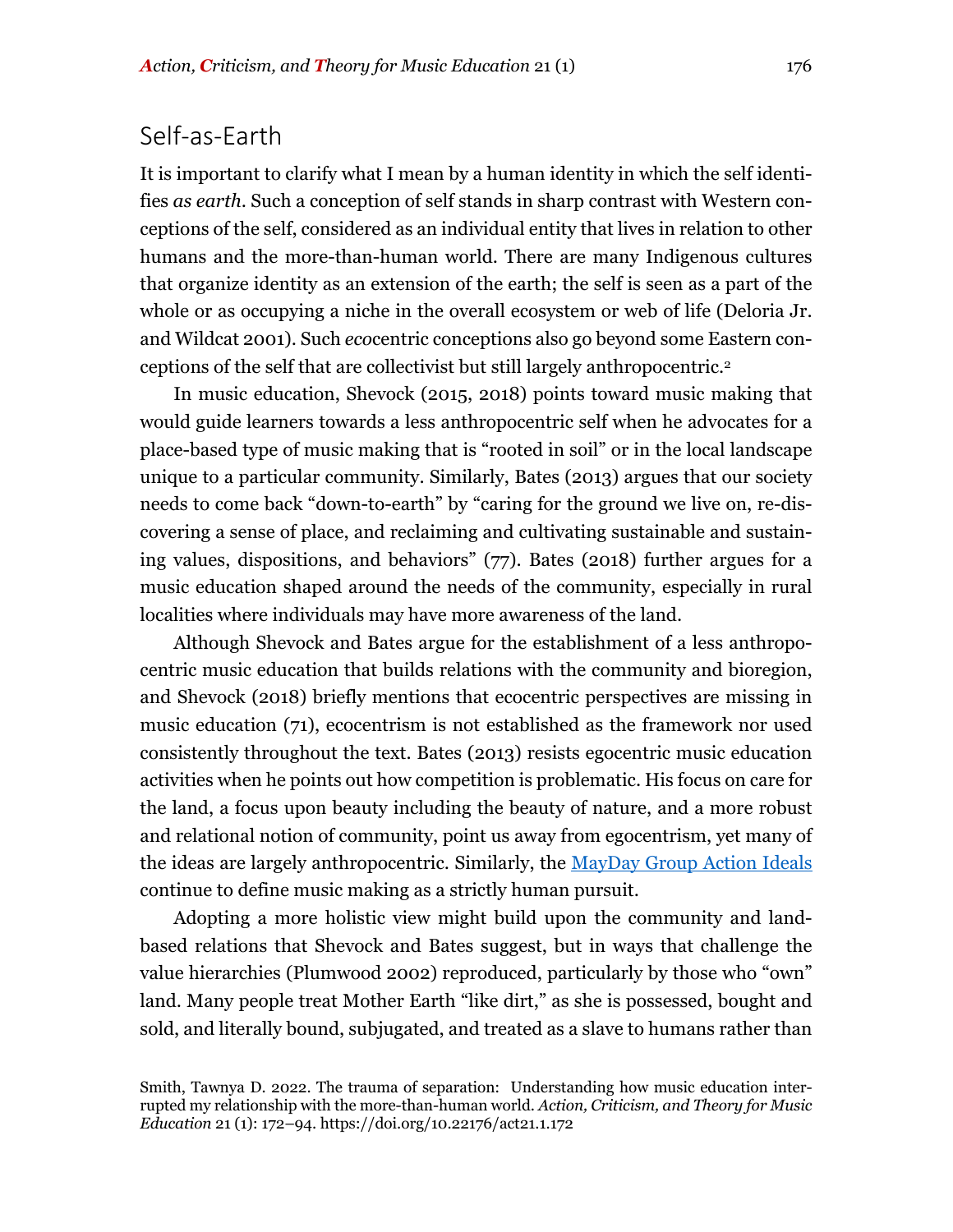being afforded subjecthood.3 Perhaps repairing relations with one's community, land, and soil through music making could set the stage for a departure from such thinking, but it remains to be seen if that level of change would address the global crises we face—as I will explain further.

Shevock (2018) writes that the ecological crises we face are related to a "spiritual problem" (91), yet he stops short of arguing for a more global consciousness. Spiritual ecologists (Vaughan-Lee 2017, Plotkin 2014, Fischer 2013) suggest that we need to re-establish relations with the *anima mundi* or the soul of the world. Cultivating a sense of anima mundi may allow us to envision ourselves as one in a sea of equal beings, from the microbes in soil to the whales in the ocean—as connected with the entire web of life, which includes rocks, water, and the elements that many humans have deemed non-living or without soul. Such a spiritual awareness may allow us to experience a sense of self-as-earth beyond our connection with the local bioregion. In cultivating such an awareness, we might move one more step away from an anthropocentric worldview, which is primarily concerned with the local and thus perhaps more focused upon self and community interests.

Additionally, Tucker and Swimme (2013), argue for a cosmological perspective that situates the self within the unfolding of the universe—where it is somewhat difficult to maintain an anthropocentric position given the rather small space that humans inhabit within the grand scheme of time and space. By acknowledging anima mundi or the soul of the earth and cosmological understandings, it might be easier to align with Indigenous worldviews that are not anthropocentric. Prest and Goble (2021) explain that Indigenous persons conceptualize society from an ecocentric perspective, inclusive of all matter, which is thought to be "sentient and interconnected" (84). Similarly, Indigenous persons have traditionally had placebased understandings that are not "separated from sacred knowledge of ultimate spiritual realities" (Deloria Jr. and Wildcat 2001, 23) meaning that they do not bifurcate the epistemological and ontological (Prest and Goble 2021). Adopting spiritual ecological and Indigenous perspectives such as these might counter the Western dualisms inherent in an egocentric perspective—the very dualisms that make it possible for us to engage in the destruction of the planet because we artificially disconnect and separate ourselves from relations that, if established, might make it more difficult to act from egoic self-interest.4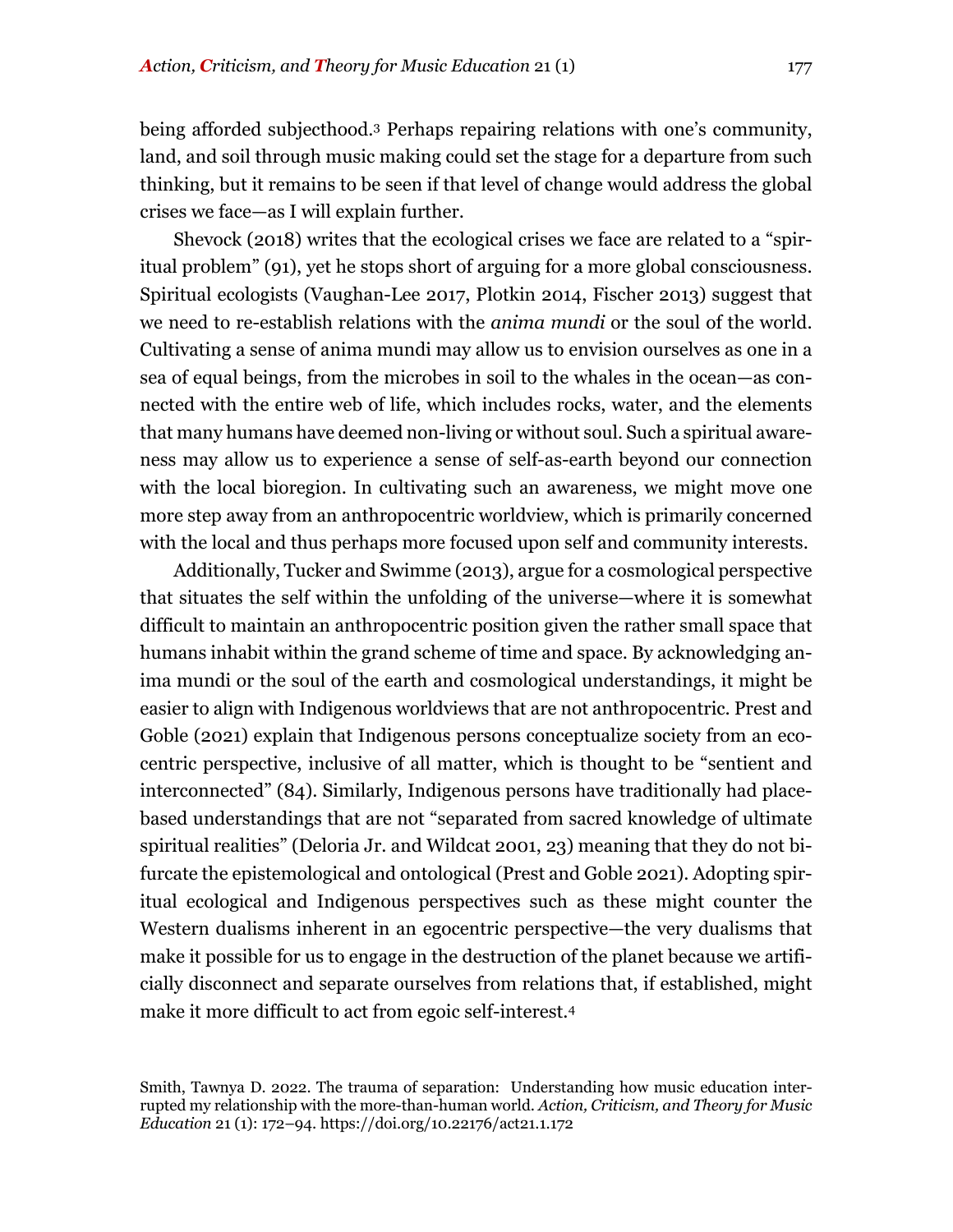To connect with place, land, and soil is to build critical relations, but relations with the anima mundi and the cosmos are helpful to move beyond an anthropocentric worldview. Although Indigenous cosmologies are traditionally place-bound (Deloria Jr. and Wildcat 2001), we cannot ignore that most humans now live in a technologically-driven world that provides us the information necessary to hold a global perspective (from global satellites to the World Wide Web). The global distribution of goods and our resultant patterns of consumption not only impact our local communities but often do great harm to the humans and the ecosystems in communities inhabited by those without the power and privilege to prevent such destruction. To address such global-level issues, or to understand local issues as having global implications, requires us to identify as earth. Therefore, I assert that such an identity must also be informed by a connection with the web of life beyond one's locale and by a sense of justice for all persons within the global community, not just one's own. Additionally, to view oneself as the earth is to also acknowledge that the earth is only one planet in the vastness of space.

As much as one might want to move beyond an anthropocentric perspective, there are many structures that make this transition difficult. For example, to write about an identity construction where one understands "self-as-earth" is challenging because it is a mostly foreign concept in Western culture, and the English language makes such an identity difficult to articulate. I invite you to allow for such awkwardness of language as I offer what, for most of us, is an expansion of what we have considered possible. I start with this poem:

A soft inhale sends oxygen coursing through mammalian veins deer exhales and shares carbon dioxide with tree to create starch that helps tree to grow tree drops leaves that decompose into compost absorbed by cucumber vine and made into salad ingested by human causing hydration just as hot summer air inspires perspiration that evaporates and later turns to dew which falls and hydrates lettuce which nourishes rabbit which defecates near tree which is fertilized as rain dissolves it into tree's roots and tree grows taller and thicker and shades yard from hot summer sun.

In this poem, I attempt to convey the human identity as a part of an interdependent web of life. I have removed articles so as to move away from a strictly anthropocentric account. I realize this aim is impossible, given that human language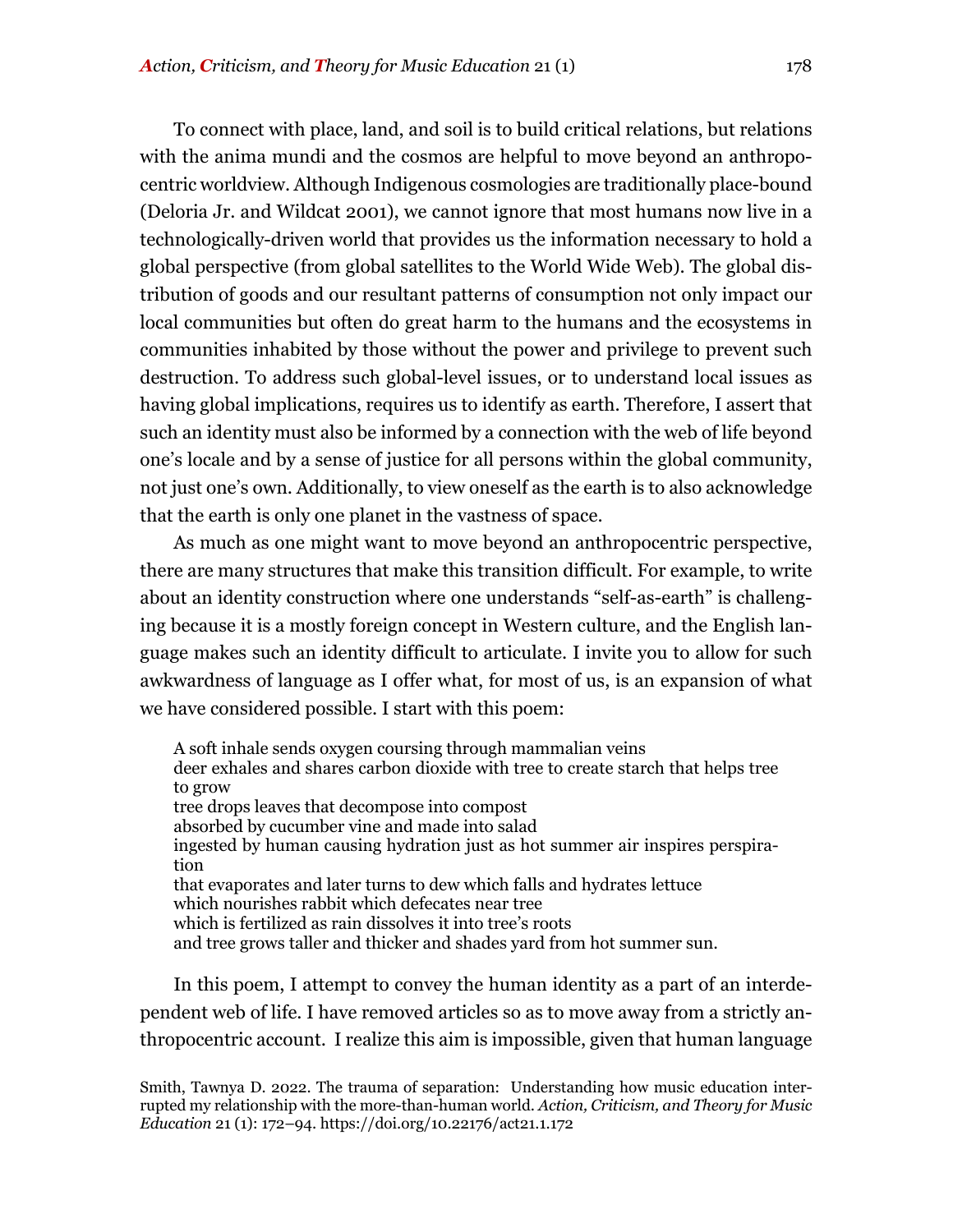itself is anthropocentric, yet my attempt decenters the human as the only one considered to hold a perspective. Had I told the same story from an anthropocentric viewpoint, I could have simply stated that I picked a cucumber to make a salad for lunch—a myopic view of the web of life, indeed!

#### Egocentric versus Soulcentric Maturation

To achieve an identity of self-as-earth, Plotkin (2008) suggests that we must also nurture maturation beyond that of an egocentric self towards one that is ecocentric/soulcentric (terms he uses interchangeably). Plotkin distinguishes between egocentric and soulcentric maturation, with the latter being one where the self identifies as the earth. The term *soul*, according to Plotkin (2008, 30), refers to "a thing's ultimate place in the world," a departure from a Judeo-Christian conception that locates the soul as an individual spiritual entity. Plotkin emphasizes the word "thing" to "embrace the fact that every *thing* has a particular place in the world and therefore has a soul—all creatures, objects, events, and relationships." Plotkin defines *place* as the "role, function, station, or status a thing has in relation to other things" (30), which is similar to how ecologists use the word *niche* to refer to the "position or function of an organism within a community of plants and animals" (32). Specifically, Plotkin states,

A niche consists of a set of relationships with other creatures and with the land and sky and the waters. It's a particular node in a living web. But in the case of the human soul, a niche is highly differentiated both psychologically and ecologically. The human soul is a psycho-ecological niche, a niche whose essential features include the capacity for conscious self-awareness as well as social and ecological attributes. (32)

As such, Plotkin's conception of soul moves beyond an anthropocentric one and decenters humans, relocating us in our niche within the web of being, along with all more-than-human creatures and objects.

Occupying one's niche is not to be confused with "knowing one's place" in the social world, which in Western culture tends to mean knowing where one fits within the dominant culture's oppressive system of value hierarchies (Plumwood 2002). Rather, it is about a life-long process of being and becoming in both the physical and social worlds. Plotkin (2003) asserts that re-establishing one's relationship with and as earth is essential to understanding one's niche in both the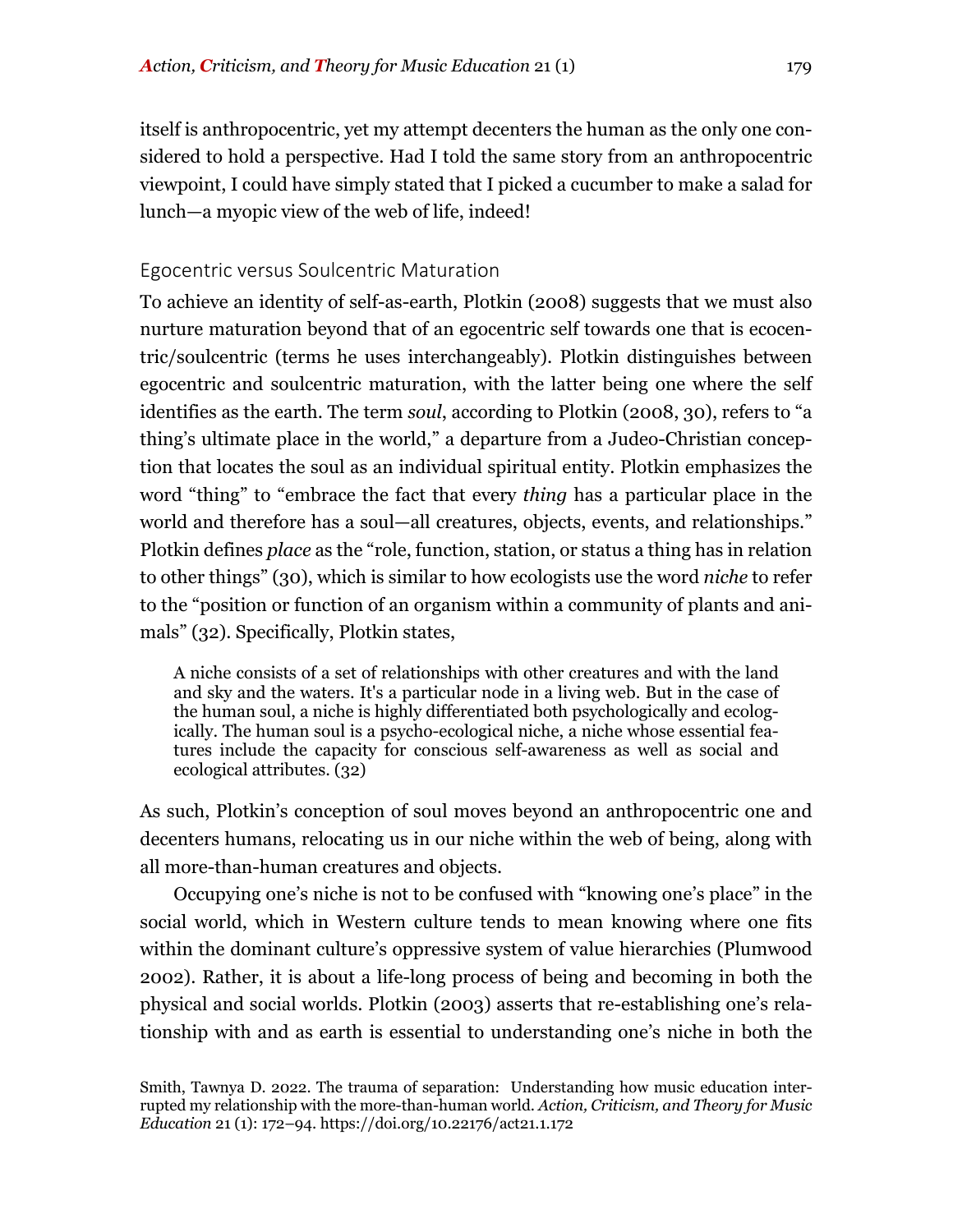physical and social worlds. Through reflective practices, to which he refers as "soulcraft," these relations can be nurtured through solitary retreats away from the direct influence of other humans or society, where one can relinquish the expectations of others to make way for a deepening of one's identity with/as earth (Plotkin 2003, 2008).

Plotkin (2008) also makes an important distinction between soulcentric and egocentric child rearing. When parents, caregivers, and teachers themselves identify with earth, or understand the unique niche they serve in the web of life, they understand the critical need to help children to find their unique niche and provide experiences that foster a child's relations (attunement) with the natural world. They view such attunement as essential because the web of life is seen as a more profound and knowledgeable teacher than humans can manage alone, given that we understand only a small part of the web of life from our limited perspective.

In contrast, egocentric maturation, which is prevalent in our society, results in a severing of the child from nature, as they are directed into exclusively social concerns that are external to the self. Children reared by egocentric caregivers, therefore, learn to focus upon what is expected of them rather than coming to understand what unique gift they alone can offer the whole of life or their "ultimate place" within the web of being (46). Plotkin asserts that children not afforded opportunities to understand themselves as earth often get stuck in a type of pathoadolescence or do not mature past what is typical of a healthy early-adolescent ego (46). Pathoadolescence often persists well into adulthood in egocentric cultures where the norm is to "prioritize the lifelong comfort, security, and social acceptance" (46). The egocentric self is dysfunctional (for those past early adolescence) because it views itself as an "isolated, competitive entity, a free and autonomous agent … that represents only itself" (46). As such, egocentric persons view themselves as "in but not of" nature and view themselves as a "visitor or proprietor of the planet with no deep-rooted membership in or responsibilities to the Earth community" (46).

An example of pathoadolescence may be an egocentric White person who remains unaware of the lived experiences of Black, Brown, or Indigenous persons because they fail to be concerned with, nor learn about, the experiences of others and, therefore, fail to consider that others may have different experiences, needs, and values than their own. Similarly, an egocentric person is not aware of their

Smith, Tawnya D. 2022. The trauma of separation: Understanding how music education interrupted my relationship with the more-than-human world. *Action, Criticism, and Theory for Music Education* 21 (1): 172–94. https://doi.org/10.22176/act21.1.172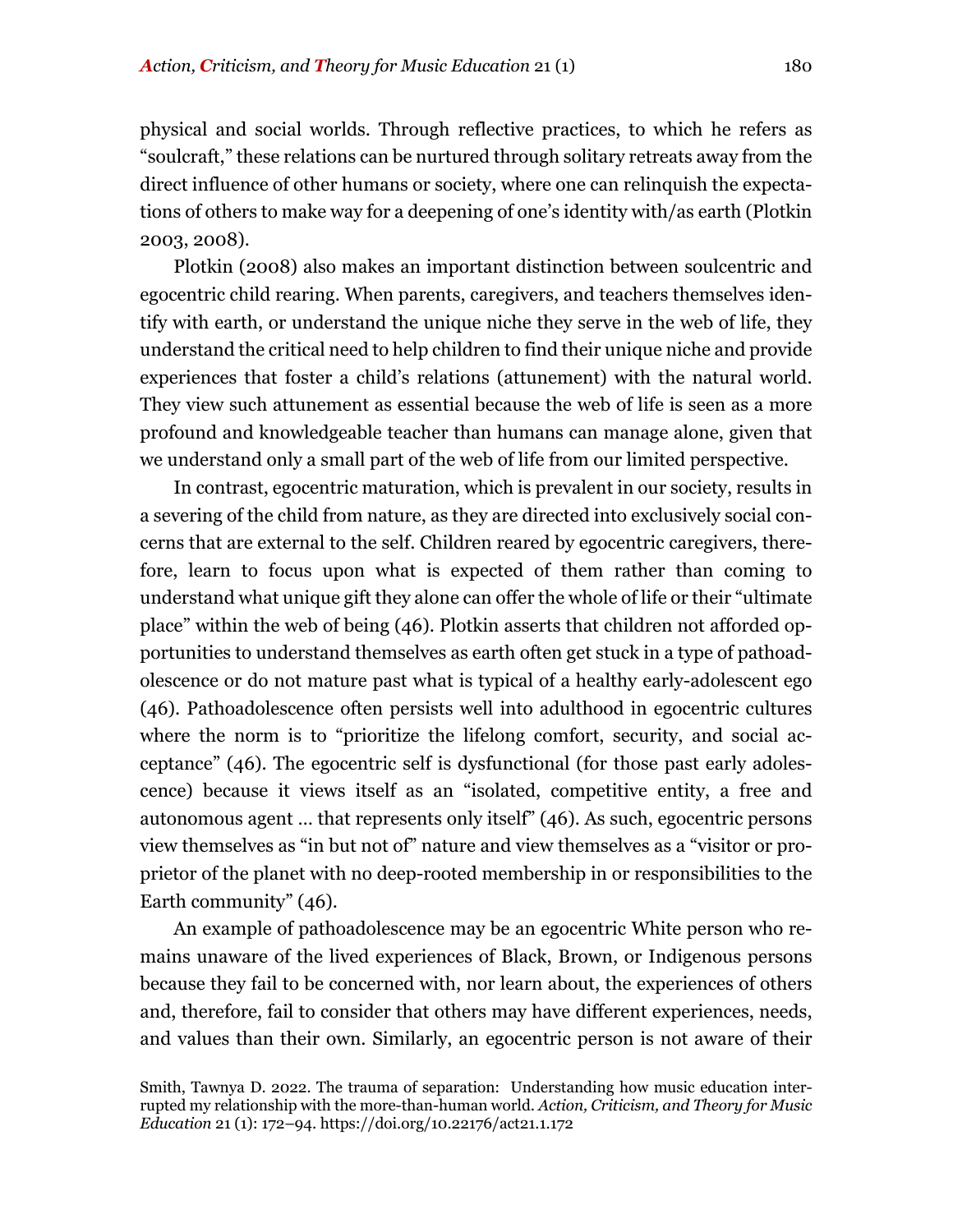impact upon the more-than-human world, including their involvement in pollution, habitat destruction, climate change, and other forms of ecocide, because they may deny, resist, or ignore opportunities to broaden their perspective or take responsibility for their actions.

Conversely, a child who is nurtured to mature into a soul-initiated adult has the opportunity to develop a sense of their place in the web of life and is on the path of understanding their identity as located within both the human and morethan-human world. Such children develop into adults who

are clear and passionate about their life purpose, who know deep down in their bones the treasures that they possess for their people, who truly know *who* their people are, who most every day can be found joyously engaged in their soulwork, who derive deep satisfaction from their efforts in making our world a more vital and beautiful place, and who experience deeply and abundantly their interdependent membership in the natural world. (Plotkin 2008, 45–46)

To survive the environmental crises we face, music educators must move past egocentric pedagogical practices and concerns to afford opportunities for ecocentric or soulcentric maturation so that the children in our care mature into adults capable of healing, restoring, and stewarding a culture that survives and thrives within the limitations of the web-of-life (Smith 2021).

In the next section, I offer autoethnographic reflections of my childhood to explore the ways my music education (broadly defined) influenced my identity formation. I share my story not because it is extraordinary in any way, but in hopes that viewing my experiences through an ecocentric or soulcentric perspective may allow others to consider their own history and the current soundscape of my childhood to make clearer the contrasts between anthropocentric and ecological influences upon identity.

# The Innocent in the Nest: Early Childhood–Stage 1

I came into the world in the heat of August, when the humidity is high in the Midwest. Late August is a loud time in the woods where I lived, with a full complement of birds in the canopy by day and a full chorus of insects, frogs, owls, and raccoons emoting their song through the night. All of these sounds were quite present to me, as the windows of my home were always open in hopes that an occasional summer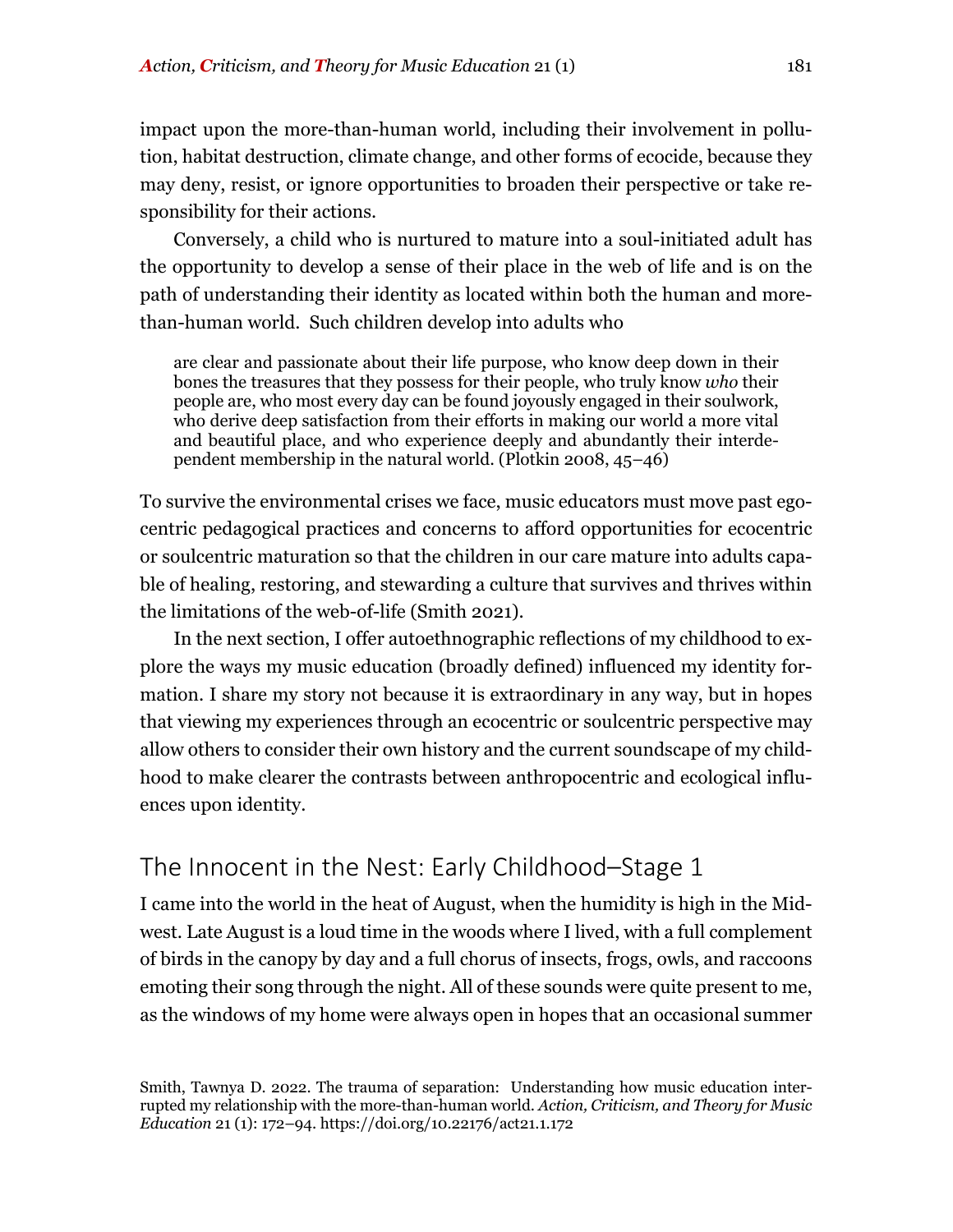breeze might offer some relief from the heat. Photos of my earliest days show that I was often placed in the grass with many nearby trees overhead to provide shade.

Once I was able to walk, I toddled around and explored the sources of the sounds around me. I remember noticing how quiet flowers were, how startling the crows and blue jays were when they punctuated the otherwise ambient backdrop of the bird chorus, and how the shrieking sounds of a wounded baby rabbit that had been robbed from its nest by our family dog caused me to want to cry, too.

Human-made or influenced sounds also were present, of course, but they were intermittent: the sound of a tractor far off in a field, the crow of a rooster, the call of a cow or sheep in a nearby field. Also intermittent were the sounds of FM99, an instrumental orchestral pops station that my mother sometimes listened to while doing the laundry or ironing. Less frequently, she listened to an AM radio station that played popular music. But most of the day, the house was quiet except for the sounds made by my baby sister, our dog, or the natural soundscape I described previously.

My parents were socially isolated, so the only other humans I had routine contact with were my grandparents and those at the Church of the Brethren,<sup>5</sup> where I heard religious children's songs sung by the older children and song leaders while I was cared for in the nursery. A few years later, my mother and younger sister often sang these religious songs, as well as common children's songs, as my mother pushed my sister and me on the swings of the swing set in our yard.

In the winter, we listened to LP story records on my father's stereo. *Winnie the Pooh and the Blustery Day, Bambi,* and *Snow White and the Seven Dwarves* were among our favorites. Each of these stories was set in the woods or the forest, which generally reinforced my understandings. Of course, on days when it snowed, we were excited to go outside to play. I remember how quiet it was … all I could hear and see was my breath! I also attuned to the crunching of my boots in the snow, the sounds of the metal snow shovel as my mother cleared the sidewalk. Sometimes we trudged through the snow to my grandparent's house next door. As we warmed by the fire, I enjoyed the sound of the crackling fireplace, of my grandparents talking, and the pounding of the hammer as they unshelled hickory nuts that my grandfather had foraged from the woods earlier that fall. Also, during a visit to my grandparents one spring, I remember my grandma looking up from her quilting to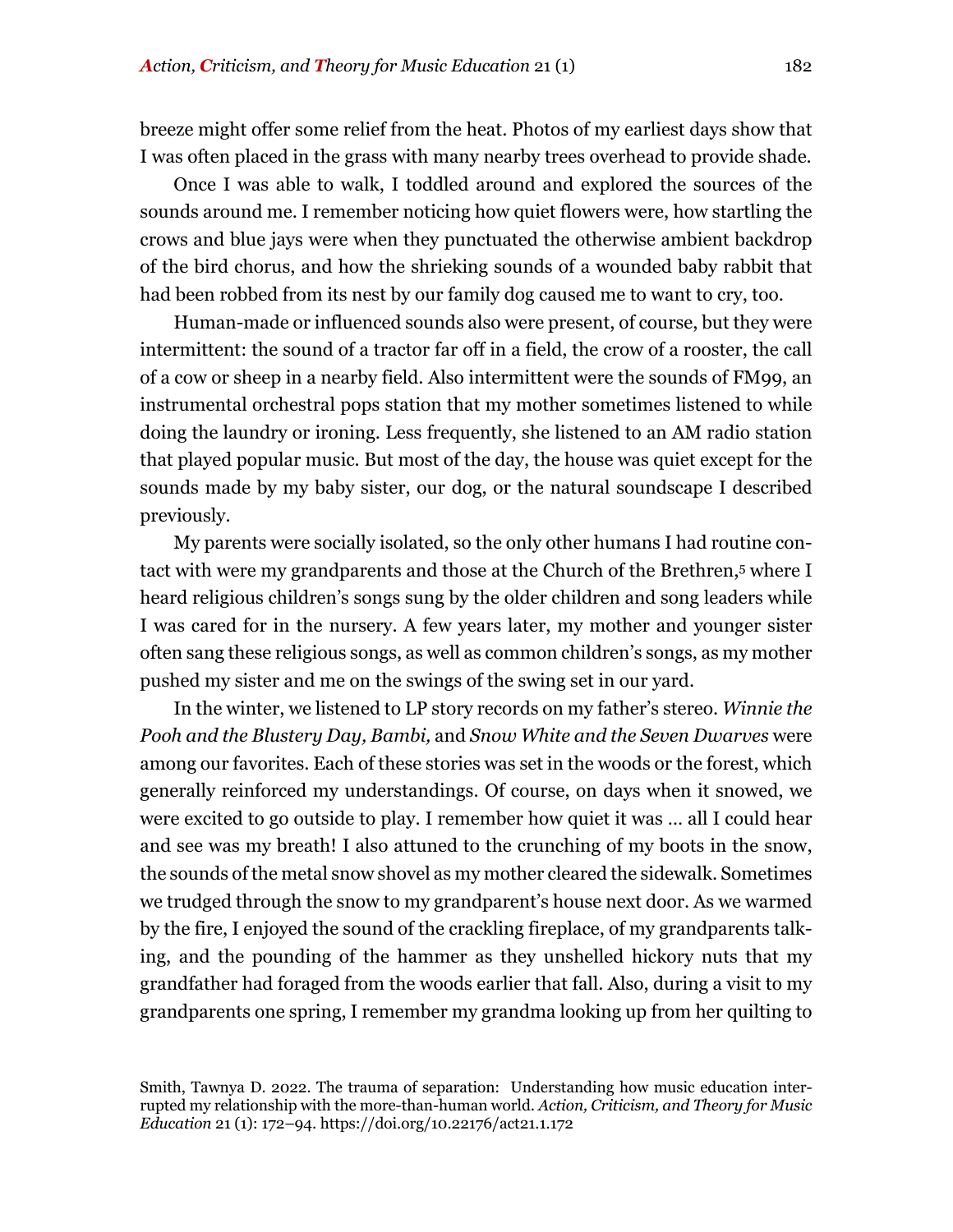point out the call of a mourning dove. She said, "Do you hear what it is saying to you? Good morning to you, to you, to you, Good morning to you, to you, to you."

On summer evenings, we walked down to my grandparents' house to visit. They often sat on the porch swing looking at the birds or wildlife and sometimes listened to the Cincinnati Reds baseball game on the transistor radio. But the game was secondary. What I learned was most important was visiting and pointing out the beauty of the sunset, the bird's nest in the bushes, or the lightning bugs that cast a thick and sparkling glow of light in the nearby pasture just after dusk.

My maternal grandparents spent hours teaching me about the nature around me, and this information was reinforced by my mother as she had time. In these ways, my caregivers helped me to develop an understanding of the natural world of which I was a part. However, my grandparents also influenced my musical development. Grandpa would proudly share the story about singing on the radio with his men's quartet from church, and I have fond memories of being encapsulated by the loving sounds of my grandparents as they sang hymns at church while I stood between them on the church pew. At their home, I often experimented on the console piano in their living room, which inspired my mother to sign me up to take piano lessons with the minister's wife. During my late early childhood, I internalized the idea that if I developed my musical skills that I would be considered a "good girl" who could share her music at church. Back then I still believed that I could become a "good girl," so I started to focus my listening attention upon human song in the form of hymns and songs we sang in Sunday school. Although it was subtle, this shift dramatically changed my relationship with sound to an orientation much more exclusive to music. I quickly learned that music was human made and that birdsong did not count. While it was still all around me, except for rare moments, I stopped paying attention to nature. This was a huge moment of soul loss (Hillman 1982, Rogers 1993) and marked the beginning of my trauma of separation.

#### Early Childhood: The Influence of Egocentric Caregivers

According to Plotkin (2008), there is a tension between the two developmental tasks of early childhood. On one hand, the maintenance of innocence or one's basic goodness is related to human nature, while on the other hand, the cultivation of a healthy ego is related to one's ability to navigate human culture. It is the role of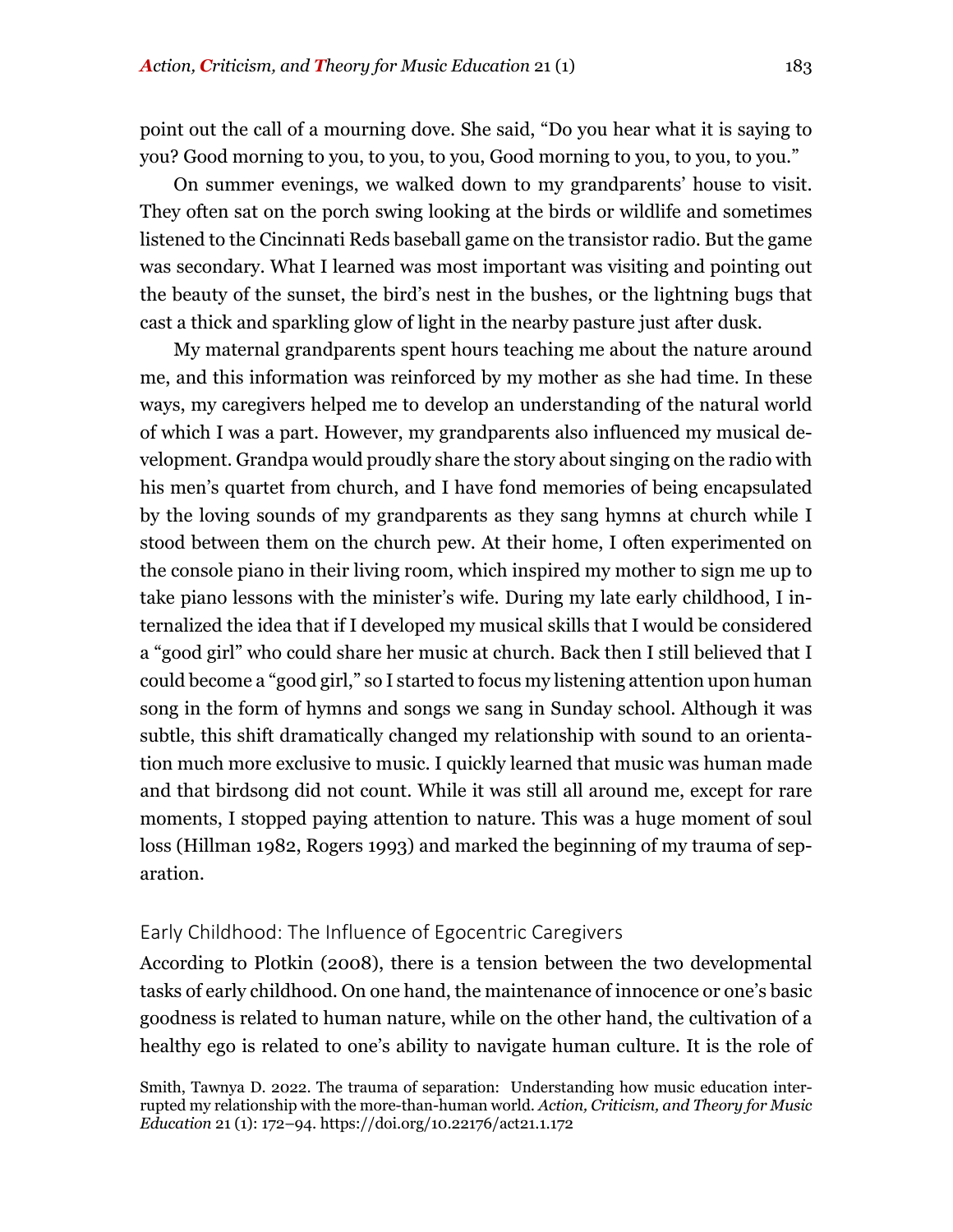caregivers to provide social experiences that assist in the formation of a healthy ego and to maintain a child's sense of innocence.<sup>6</sup> In many ways, my caregivers did provide me with a safe nest and plenty of experiences in nature which might have helped to nurture the beginnings of an eco- or soul-centric awareness. My grandmother even helped me to consider that nature, or at least that mourning dove, might even be aware of me! However, as I got older, a much greater emphasis was placed upon enculturation, particularly enculturation at church, where the emphasis was upon external expectations of those in the religious community. Such expectations can be seen as those of egocentric caregivers, in that they were focused upon maintaining security through social acceptance. Fearful messages to stay clear of "the ways of the world" and the story of Adam and Eve being cast out of the garden of Eden confused me. I did not feel that nature was against me, but who was I to argue with my caregivers and the church? If the adults around me were afraid, then perhaps I should be, too. Conditioning children to be afraid of nature, the world, and of others in one's own community can be seen as an egocentric fear of social rejection.

## Middle Childhood: Explorer in the Garden–Stage 2

Signals … human-made signals … demanding and loud. There were consequences for not listening. If I did not hear the school bus on the road ½ mile to the north, I might miss the school bus. If I did not hear the whistle on the playground, I might look up to see a frustrated teacher scolding me to line up to go inside. If I did not listen to the rowdy high school boys barreling down the hallway, I might get shoved into the wall as they passed by. At school, listening was not an in-the-moment experience, but something I had to do in order to navigate the immediate future. As such, listening became an anxiety-ridden activity that previously had been more natural and organic. Inside of the school, I could not hear any of the sounds of nature like I had at home, and the smells of the school were of disinfectant, art supplies, and of many people in one space. Even on the playground, I felt far from nature, because it was mostly covered in gravel or pavement and had only small patches of worn grass.

According to Plotkin (2008), middle childhood is the time for a child to be an "explorer in the garden." The central tasks of this stage are "learning the givens of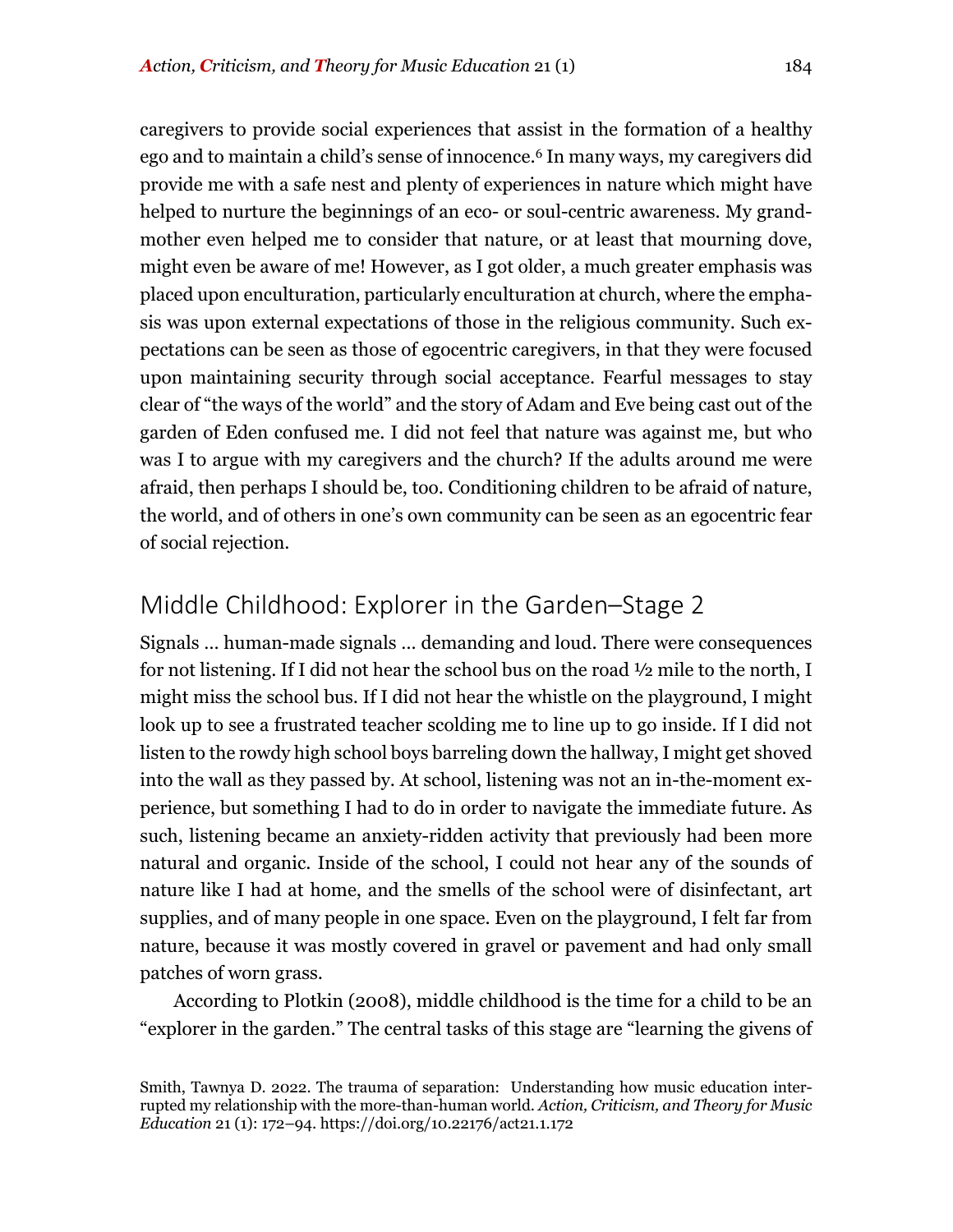the world and our place in it, or said differently, discovering the enchantment of the natural world and learning cultural ways" (112). Although in early elementary school I often came home from school and rushed outdoors to play, it seemed as each year passed that I had more homework to do before I was allowed outdoors. By age 8, my responsibilities included piano practice, and by age 10, additional trumpet practice, all of which shifted more and more of my time indoors.

In elementary school, music was now something in a book, like the hymnals at church. I loved music and my music teacher, but she was the only one who got to play the piano or guitar during class. We sometimes were allowed to play hand percussion instruments or xylophones, but most of the time we engaged in singing songs from the Silver Burdett book or we listened to recordings. The content of the songs was in the background. Rarely did we talk about what we were singing or why. I remember one song, "Sandy Land"—a song about farming, I guess, but a type of farming that happened out west somewhere; it was not like the farming that occurred in Ohio. It was not until I looked up the song recently that I learned that "Great Big Taters in Sandyland" is a traditional fiddle tune. I am still confused as to why I learned a piano and vocal version. Had it been unpacked further, I could have at least understood the song in the context of place, even if that place was different than my own.

Although I loved the symphonic sounds of the recording, listening to Peter and the Wolf was also confusing to me. While I had learned to be respectful and careful around wild animals, never had my grandfather mentioned that wild animals were evil, as the wolf and nature were cast in this story. I had not been cautioned to stay in my yard to stay safe from the wilds, as Peter had been told. Also confusing was the ending of the story, where Peter was the hero because he saved the life of the wolf—yet he was responsible for imprisoning him in the zoo! Why would we capture the wolf and take him from his home?

While some of the songs in the John W. Thompson and John W. Schaum piano method books I studied contained children's songs with which I was familiar, some of the pieces seemed old to me. Some of the illustrations of the cakewalk and of minstrel shows seemed wrong. If it was wrong to be a racist, as I had been taught, why did my piano book have pictures that cast black people in negative ways? I wondered why it was so important to know these old songs, and why my piano teacher (the minister's wife) said nothing about these images.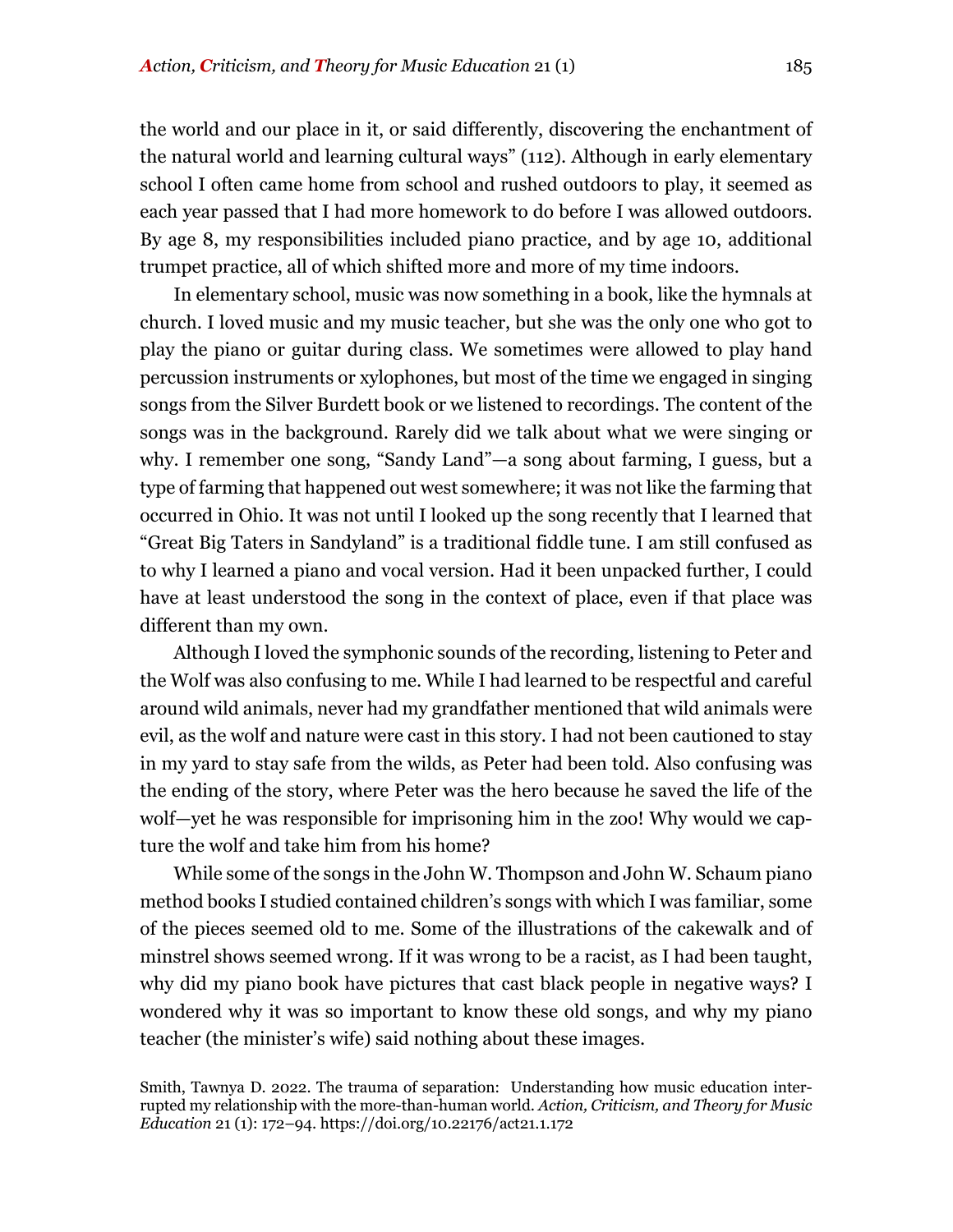And there were old-sounding songs at church too … no one ever explained why these were important. But, as I look back, they were clearly about enculturation. In listening to and singing these songs, I learned cultural expectations for my behavior: an indoctrination of my belief system. Few of these songs mentioned nature, except for metaphoric references, so in this enculturation process, I learned that nature was not important for my spiritual development. For example, "In the Garden*,*" my paternal grandmother's favorite hymn, describes one's relationship with God as a walk in a garden and uses nature as the context (Miles 1913). The lyrics, "He speaks and the sound of His voice, is so sweet the birds hush their singing" while intended to convey the sweetness of spiritual experience—also places the divine/creator as separate, as opposed to being an integral part of a divine whole that was inclusive of nature and of me. Also, many lines of various hymns taught me not to trust my own nature, which proved problematic for me in adolescence as I discovered that I was naturally attracted to women.

#### Middle Childhood: Egocentric Enculturation at School and Church

Missing from my middle childhood were all but the occasional experiences of wonder in nature. My caregivers prioritized music practice for its perceived value in terms of my ability to contribute music at church as an adult—a means to gain social acceptability. They prioritized homework because they believed that achieving in school would result in my financial security and comfort. Spending time in nature did not have any perceived value except in terms of recreation, which was only to occur when homework and music practice were completed.

Plotkin (2008) suggests that had I been encouraged to prioritize my relationship with/as nature it would have helped me to maintain a sense of my own human nature, or my wildness, uniqueness, and purpose within the wider web of life (121). Even though I had access to the woods, I was sent to a summer church camp on 400 acres of rolling southern Ohio forest, and even though my school was located in a rural farm community, my caregivers lacked eco-centric and anthropocentric values that would have caused them to also prioritize time spent in nature for the purpose of deepening of my identity as earth. Although I had opportunities to learn my place in society—at that time mainly school and church—I cannot recall any experiences that caused me to consider my identity as the earth or to consider the unique purpose I might eventually embody in service to both my community and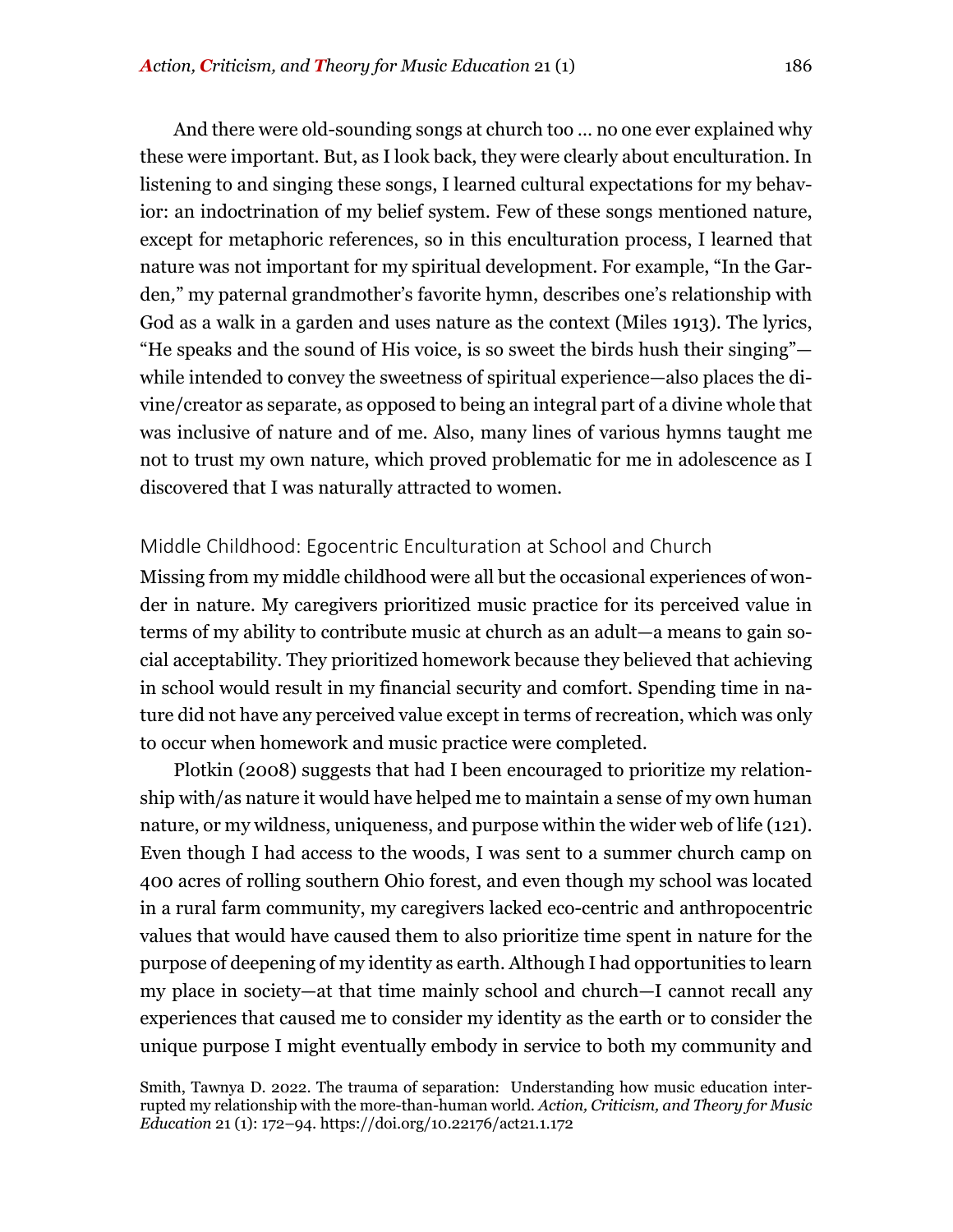the web-of-life. As a result, my adolescent identity was that of an isolated self who had to compete and strive to gain social standing. I loved making music, but this love was misdirected into earning medals to put on my concert band uniform and competing with others in auditions and contests. Without ecocentric caregivers to guide me to search for the unique niche I might inhabit, I missed the opportunity to begin the lifelong process of determining how my love of music might manifest into a unique contribution—a process I began much later, in midlife, when I felt compelled to go outdoors in order to find myself.

## New Ways Forward

When nature is vilified in music or is ignored to make room for exclusively human concerns, when music is studied in a non-contextualized way that does not connect with place nor connect with human history as it relates to wider human or ecosystem contexts, children learn that such concerns are irrelevant; as a result, they often stop noticing their connectedness with the wider social world, the web of life, and the cosmos. This most certainly results in a trauma of separation. It is traumatic because the result is isolation and dissociation. Egocentric enculturation can be abusive and neglectful because it directly influences how the mind learns to process information—in this case, it conditions the mind towards fear of others and nature, to view the self as isolated rather than interdependent, and to see nature and humans through the lens of self-interest, which prohibits the possibility of healthy relationship. Furthermore, anthropocentric-only experiences can cause children to disconnect from their own thoughts, feelings, memories, and understanding of their surroundings, which too often results in the creation of an isolated self as one's identity. Focusing exclusively upon the external matters of culture also sends a message to children that it is more important to focus upon the future (such as disappointing or gaining the approval of others) rather than attuning to being mindful of the present moment (Slattery 2013).

#### Alleviating the Trauma of Separation in Educators and Adult Caregivers

In order to alleviate and remedy the trauma of separation in children as perpetuated by music education, a critical first step is for educators and adult caregivers to acknowledge that our culture has reinforced a bifurcated identity with the earth.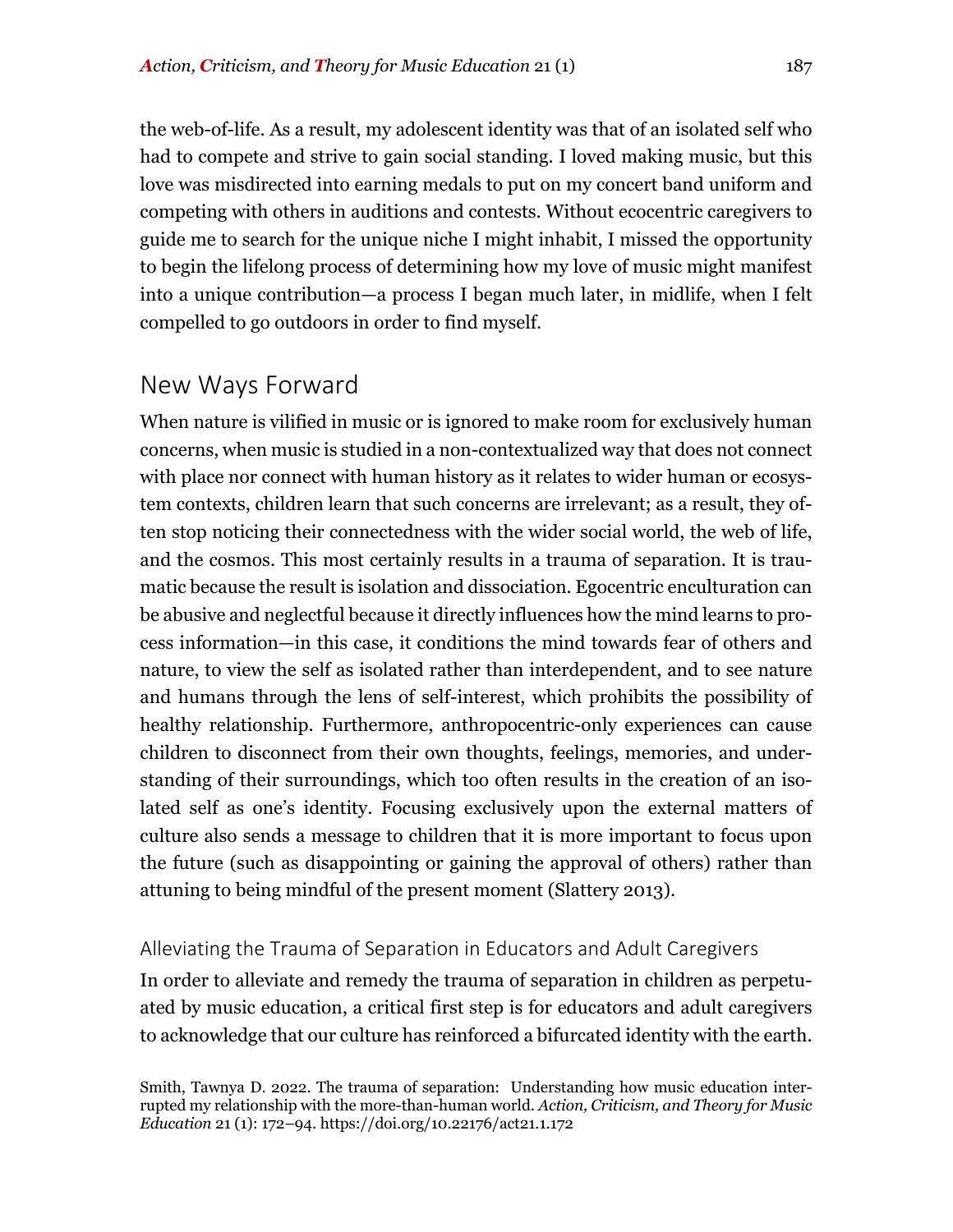Most adults likely reproduce practices and structures with similar results for children unless such practices are identified and changed. Furthermore, adults who have a bifurcated identity—or experience a separate self that is disconnected with the earth and cosmos—may need to begin and/or further their own healing of this trauma in order to make such changes. Plotkin (2008) stresses that children need soulcentric adults to help them learn how to maintain present focus and connection with/as the web of life; therefore, the healing of the trauma of separation among educators may be the most important way to alleviate the trauma of separation of older children and to prevent the traumatization of younger children.

If soulcentric adults are ones that are "clear and passionate about [their life's] purpose" and "know deep down in their bones the treasures that they possess for their people" (Plotkin 2008, 45), then perhaps it is important for pre-service and in-service teacher professional development to include "soulcraft" or nature excursions to help educators deepen awareness of their soul's purpose through reetablishing their identity as earth (Plotkin 2003). Through this process, as educators discern a greater awareness of purpose over the course of their careers, they might find that there is stronger or weaker resonance between their purpose and their chosen profession. For those teachers who are called away from the profession, it is important for schools and communities to acknowledge that it is in the best interest of everyone to allow individuals the freedom to adapt accordingly. For those whose purpose and career are well-aligned but who might need to deepen or adapt their musicianship and/or teaching practices, individualized professional development opportunities may be important, much like differentiated instruction is recommended for students. In either case, a much greater emphasis upon adult maturation and growth is important to support educators as they attempt to heal the trauma of separation and/or their ability to live more deeply into a soulcentric way of life.

If soulcentric adults are ones who "can be found joyously engaged in their soulwork, who derive deep satisfaction from their efforts in making our world a more vital and beautiful place, and who experience deeply and abundantly their interdependent membership in the natural world" (Plotkin 2008, 46), then soulcentrism can be seen as a desirable goal for all music teachers. Therefore, it is important that pre-service and in-service teachers be afforded the opportunity to work in schools that prioritize values such as the maintainence of a healthy work-life balance for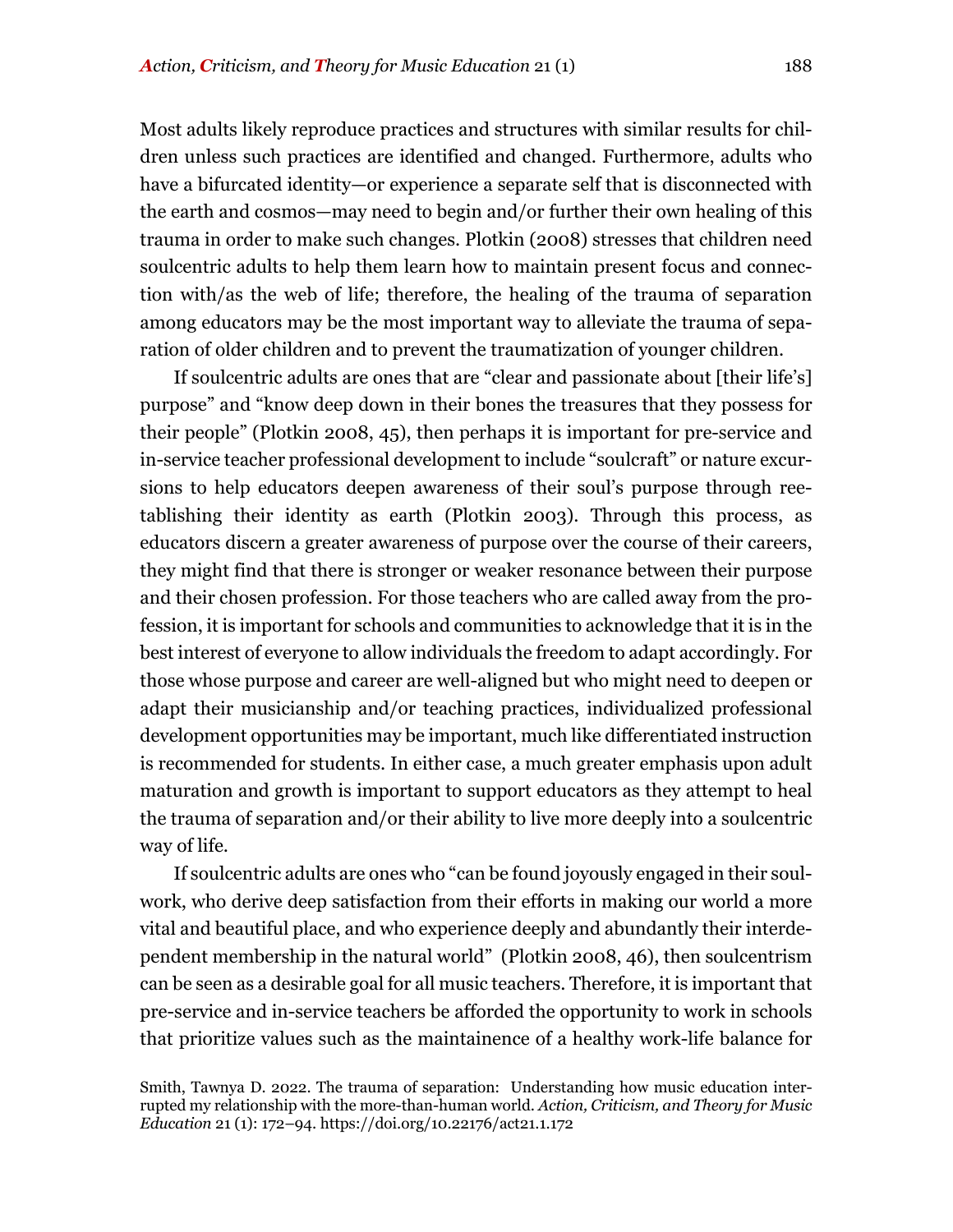both teachers and students, working conditions that are sustainable and in harmony with the earth, and in both indoor and outdoor classrooms that acknowledge the interdependent relations one has, both socially and with the biosphere.

Such a shifting of the values and priorities in schools is not likely to happen, however, until a sufficient number of adults recognize the need for such a change in worldview. Given that few adults have likely had soulcentric caregivers, many adults may need to parent themselves—or intentionally seek to expand towards a soulcentric identity that is not bifurcated from the earth—through such a self-maturation process, and to seek out appropriate opportunities to support their growth. Through self-as-earth-exploration, educators may develop the ability to maintain present focus more consistently, become more centered in their purpose, and be better able to embody their interdependent niche within the social and natural worlds. Growing into a more soulcentric and integrated self may in turn help educators to provide, more consistently, a soulcentric nurturing of children over time, and to do the important work of deconstructing and replacing the egocentric values that pervade education.

#### Preventing the Trauma of Separation in Children

As mentioned above, most adults—including myself—have lacked consistently soulcentric adult mentorship. In this autoethnographic inquiry, I attempted to identify the ways that egocentric caregiving interrupted my ability to maintain an identiy as earth and to readily manifest a soulcentric adult self. I consider the act of engaging in this inquiry as a form of self-parenting. Specifically, I aimed to identify where harm had been done to me so that I could heal myself, and more importantly, so that I could identify the ways that I might be most inclined to harm my students. Preventing the trauma of separation in children may require that we break the cycle of harm within ourselves.

As I reflect upon the results of this inquiry, I am eager to consider ways to reenvision music education practices that are sustainable and that foster both the cultural and natural maturation of children. Although it is likely that each music educator's childhood may reveal different harms and resulting traumas, I concluded from my childhood story and teaching experiences that it may be important to focus upon two areas. First, it seems important to carefully consider the music we select for (or with) children and consider the messages and assumptions that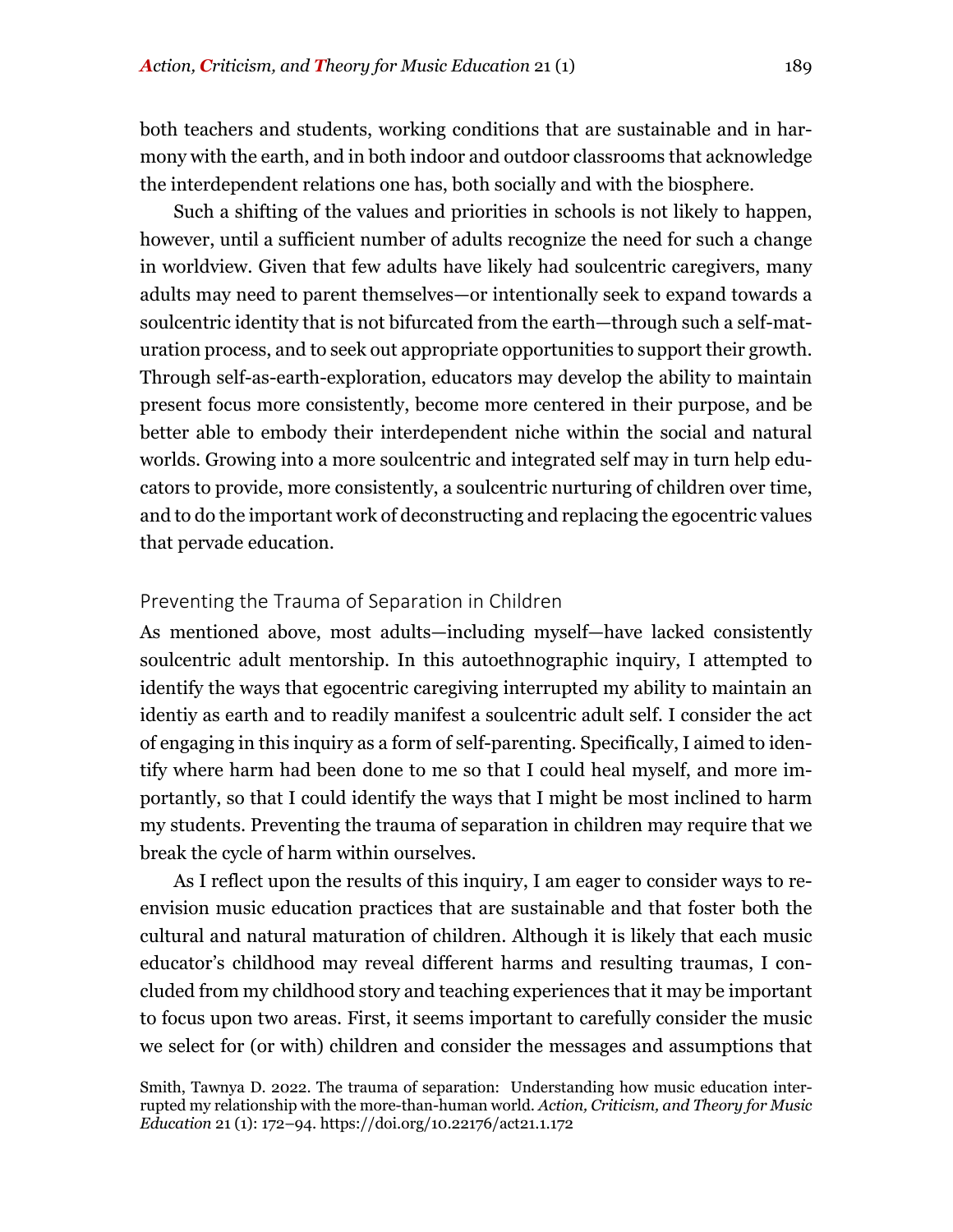are implicit in the music. Does the song cause the child to disconnect from nature or to view nature as evil or inherently dangerous? When songs about human culture are selected, are the songs placed within the history of our relations with both the wider human world, with our local place in the world, as well as with the morethan-human world? With these considerations in mind, some songs might be deemed harmful and removed from consideration, and others might need careful contextualization as to not cause inadvertent, or in some cases, intentional harm (such as in the case with songs that imply White supremacy, the colonization of Indigenous lands, or the extraction of natural resources).

Second, it seems important to consider music education more broadly as sound education.7 In doing so, we are decentering human-made music and including the music created by more-than-human means. By including the biophony, or the sounds made by other living creatures, and by including the geophony, or the sounds made by weather and earth (Pijanowski et al. 2011, Krause 2012), we can help learners to maintain their sense of sonic wonder in relation to the natural world. Rachel Carson (1956) defines wonder in nature as a "clear-eyed vision" and a "true instinct for what is beautiful and awe-inspiring" (44). How might a sound education help to foster a "clear-eared vision" that maintains a child's ability to hear the beauty in nature, even as they are also learning to hear the beauty of human made sounds?

Elsewhere, I have written about ways that we might support a child's wonder in nature, including music education as soundscape ecology, as sensory education or for the cultivation of the senses, for psychospiritual wellbeing, to promote soulcentric maturation, and for expanding the social commons towards an earth democracy (Smith 2021). These and likely many other additions and adaptations of current practices could help us to expand music education from an almost exclusive focus upon enculturation to one that includes the fostering of wonder in relation to the wilds—or to support the formation of an identity as and not separate from earth. In doing so, music education might shift from egocentric child development approaches to more soulcentric practices that help each child to stay connected both to their inner nature, gifts, and understandings, as well as their sense of being a part of earth. As such, we might prevent the trauma of separation for future generations.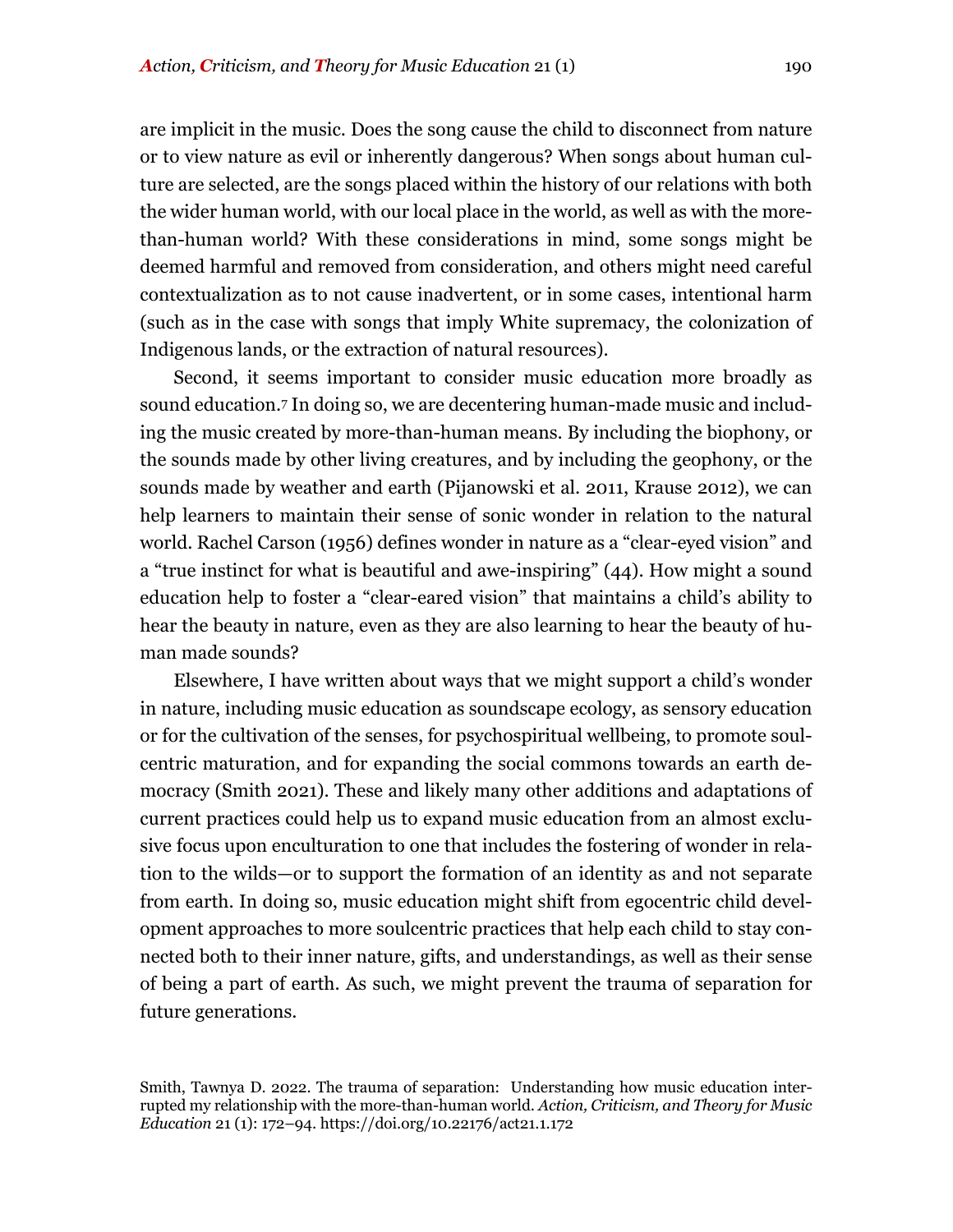## About the Author

Tawnya Smith is assistant professor of music education at Boston University. She teaches courses in research, curriculum, arts integration, creating healthy classrooms, and arts and environmental justice. Tawnya has published articles in the *International Journal of Music Education, Journal of Music Teacher Education, Frontiers in Education, Music Educators Journal, Journal of Popular Music Education, Gender and Education,* and the *String Research Journal*. She has contributed book chapters to *Trauma and Resilience in Music Education: Haunted Melodies; Queering Freedom: Music, Identity, and Spirituality; The Oxford Handbook of Musical Performance; Authentic Connection: Music, Spirituality, and Wellbeing;* and *The Wisdom of the Many––Key Issues in Arts Education: International Yearbook for Research in Arts Education.* She is co-author of the book *Performance Anxiety Strategies,* co-editor of *Narratives and Reflections in Music Education: Listening to Voices Seldom Heard,* and serves as the Senior Editor of the *International Journal of Education and the Arts.*

## References

- Bates, Vincent C. 2013. Music education unplugged. *Action, Criticism & Theory for Music Education* 12 (2): 75–90. http://act.maydaygroup.org/articles/ Bates12\_2.pdf
- Bates, Vincent C. 2018. Thinking critically about rural music education. *Visions of Research in Music Education.* 32: 1–15. http://www-usr.rider.edu/%7Evrme/ v32n1/visions/Bates\_Thinking\_Critically\_about\_Rural\_Music\_Education.pdf
- Carson, Rachel. 1956. *The sense of wonder: A celebration of nature for parents and children.* New York, NY: HarperCollins.
- Deloria Jr., Vine, and Daniel Wildcat. 2001. *Power and place: Indian education in America.* Golden, CO: Fulcrum Publishing.
- Denzin, Norman K. 2017. A manifesto for performance ethnography.*International Review of Qualitative Research* 10 (1): 44–45. https://doi.org/10.1525/ irqr.2017.10.1.44
- Fischer, Andy. 2013. *Radical ecopsychology: Psychology in the service to life.* 2nd edition. Albany, NY: State University of New York Press.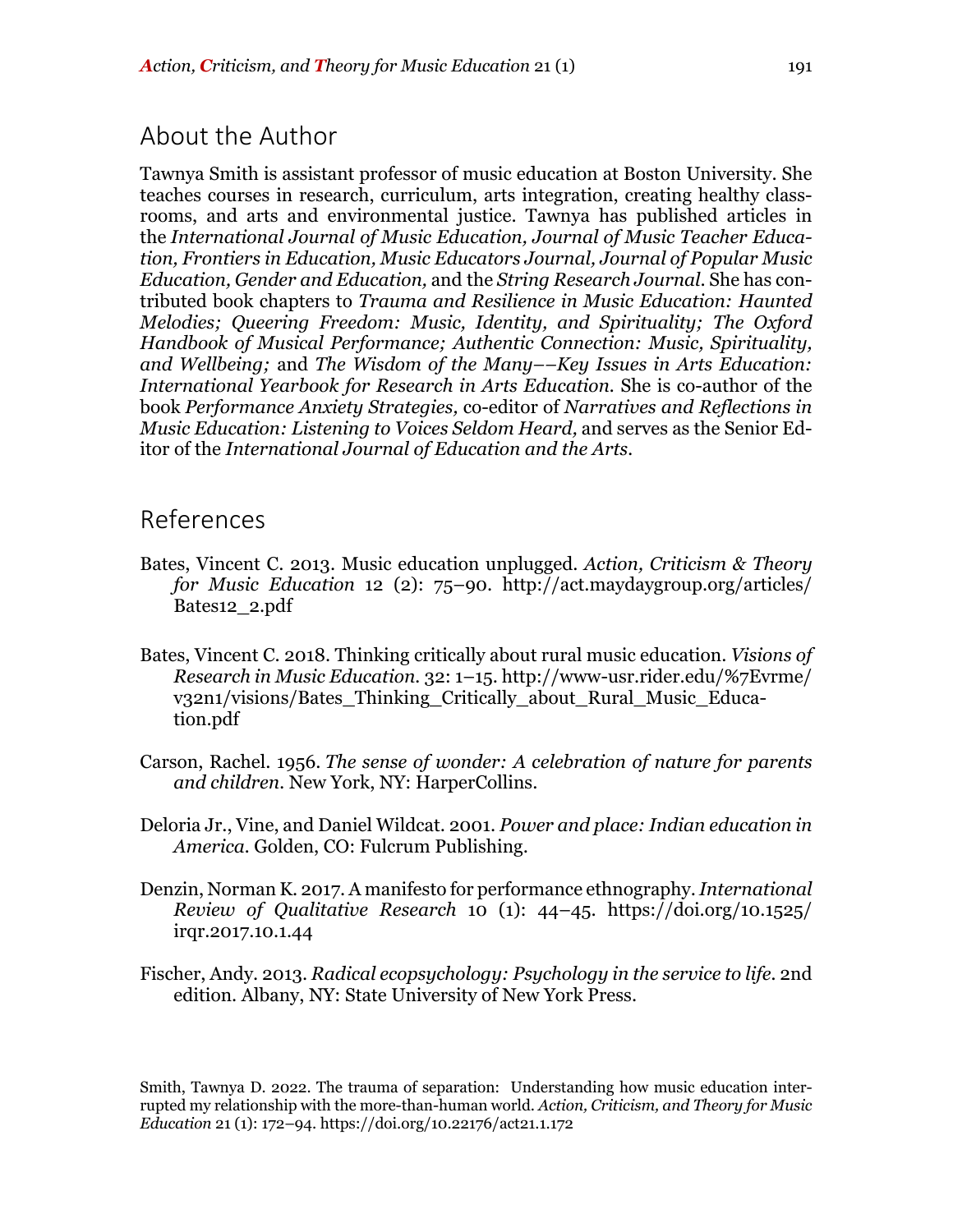- Fung, C. Victor. 2021. Human and nature in music education. Paper presented at the *Music Research and Teacher Education NAfME Biennial Conference*, Teachers College, Columbia University, February 25–27.
- Hillman, James. 1982. *Anima mundi: The return of the soul of the world.* Zurich, Switzerland: Spring Publications.
- Krause, Bernie. 2012. *The great animal orchestra: Finding the origins of music in the world's wild places.* New York, NY: Little, Brown & Company.
- Landeck, Beatrice, Elizabeth Crook, and Harold C. Youngberg. 1964. *Making music on your own Grade 2*. Morriston, NY: Silver Burdett Company.
- Macy, Joanna, and Molly Brown. 2014. *Coming back to life: The updated guide to the work that reconnects.* Gabriola Island, BC, Canada: New Society Publishers.
- MayDay Group Action Ideals revision. 2021. MayDay Group (website). http://www.maydaygroup.org/2021/06/mayday-group-action-ideals-revision/
- Miles, C. Austin. 1913. In the garden*.* Public Domain.
- Pijanowski, Bryan C., Luis J Villanueva-Rivera, Sarah L. Dumyahn, Almo Farina, Bernie L. Krause, Brian M. Napoletano, Stuart H. Gage, and Nadia Pieretti. 2011. Soundscape ecology: The science of sound in the landscape. *BioScience* 61 (3): 203–16. https://doi.org/10.1525/bio.2011.61.3.6
- Plotkin, Bill. 2003. *Soulcraft: Crossing into the mysteries of nature and the psyche.* Novato, CA: New World Library.
- Plotkin, Bill. 2008. *Nature and the human soul: Cultivating wholeness in a fragmented world.* Novato, CA: New World Library.
- Plotkin, Bill. 2014. Care of the soul of the world. In *Spiritual ecology: The cry of the earth,* edited by Llewellyn Vaughan-Lee, 185–202. Point Reyes, CA: The Golden Sufi Center.
- Plumwood, Val. 2002. *Environmental culture: The ecological crisis of reason.* London: Routledge.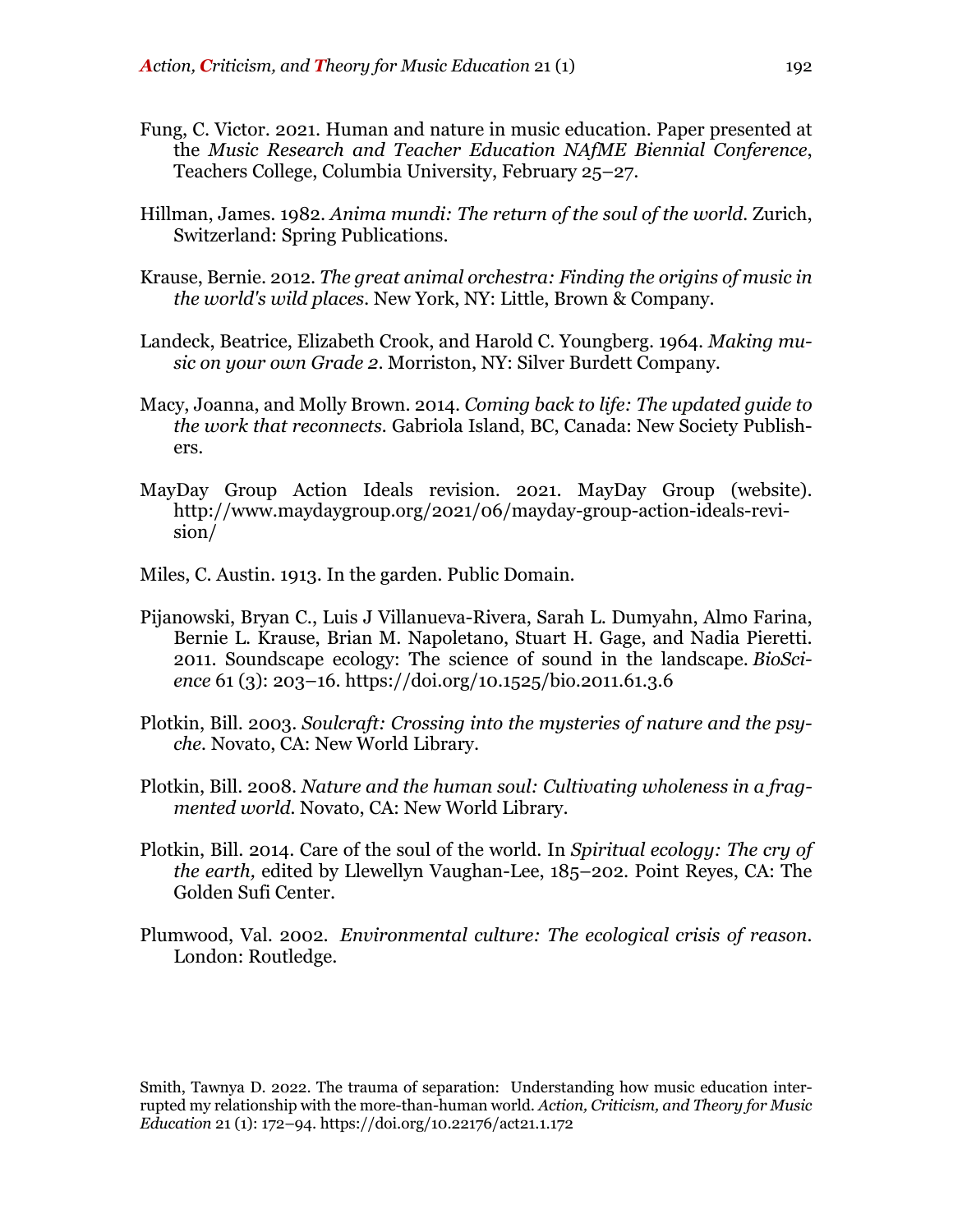- Prest, Anita, and Scott J. Goble. 2021. Toward a sociology of music education informed by Indigenous perspectives. In *The Routledge handbook to sociology of music education,* edited by Ruth Wright, Geir Johansen, Pantagiotis A. Kanellopoulos, and Patrick Schmidt, 80–96. New York, NY: Routledge.
- Recharte, Matias. 2019. De-centering *music*: A "sound education." *Action, Criticism, and Theory for Music Education* 18 (1): 68–88. http://act. maydaygroup.org/articles/Recharte18\_1.pdf
- Rogers, Natalie. 1993. *The creative connection: Expressive arts as healing.* Palo Alto, CA: Science and Behavior Books.
- Slattery, Patrick. 2013. *Curriculum development in the postmodern era: Teaching and learning in an age of accountability.* 3rd ed. New York, NY: Routledge.
- Shevock, Daniel J. 2015. The possibility of eco-literate music pedagogy. *Topics in Music Education Praxis*. 11–23. http://topics.maydaygroup.org/2015/10/

Shevock, Daniel J. 2018. *Eco-literate music pedagogy.* New York, NY: Routledge.

- Smith, Tawnya D. 2021. Music education for surviving and thriving: Cultivating children's wonder, senses, emotional wellbeing, and wild nature as a means to discover and fulfill their life's purpose. *Frontiers in Education* 6: 126. https://doi.org/10.3389/feduc.2021.648799
- Tucker, Mary Evelyn, and Brian Thomas Swimme. 2013. The next transition: The evolution of humanity's role in the universe. In *Spiritual ecology: The cry of the earth,* edited by Llewellyn Vaughan-Lee, 49–57. Point Reyes, CA: The Golden Sufi Center.
- Vaughan-Lee, Llewellyn. 2017. *Return of the feminine and the world soul.* Point Reyes, CA: The Golden Sufi Center.

### Notes

<sup>1</sup> General music textbook series, very popular in the 1960s through 1980s (Landeck et al. 1964).

<sup>2</sup> C. Victor Fung (2021) considers Confucianism to be anthropocentric and asserts that Eco-Daoist and Anthropo-Confucian ideas might be considered together in order to bridge current culturally bound purposes for music education with ones that are not exclusively human-centric.